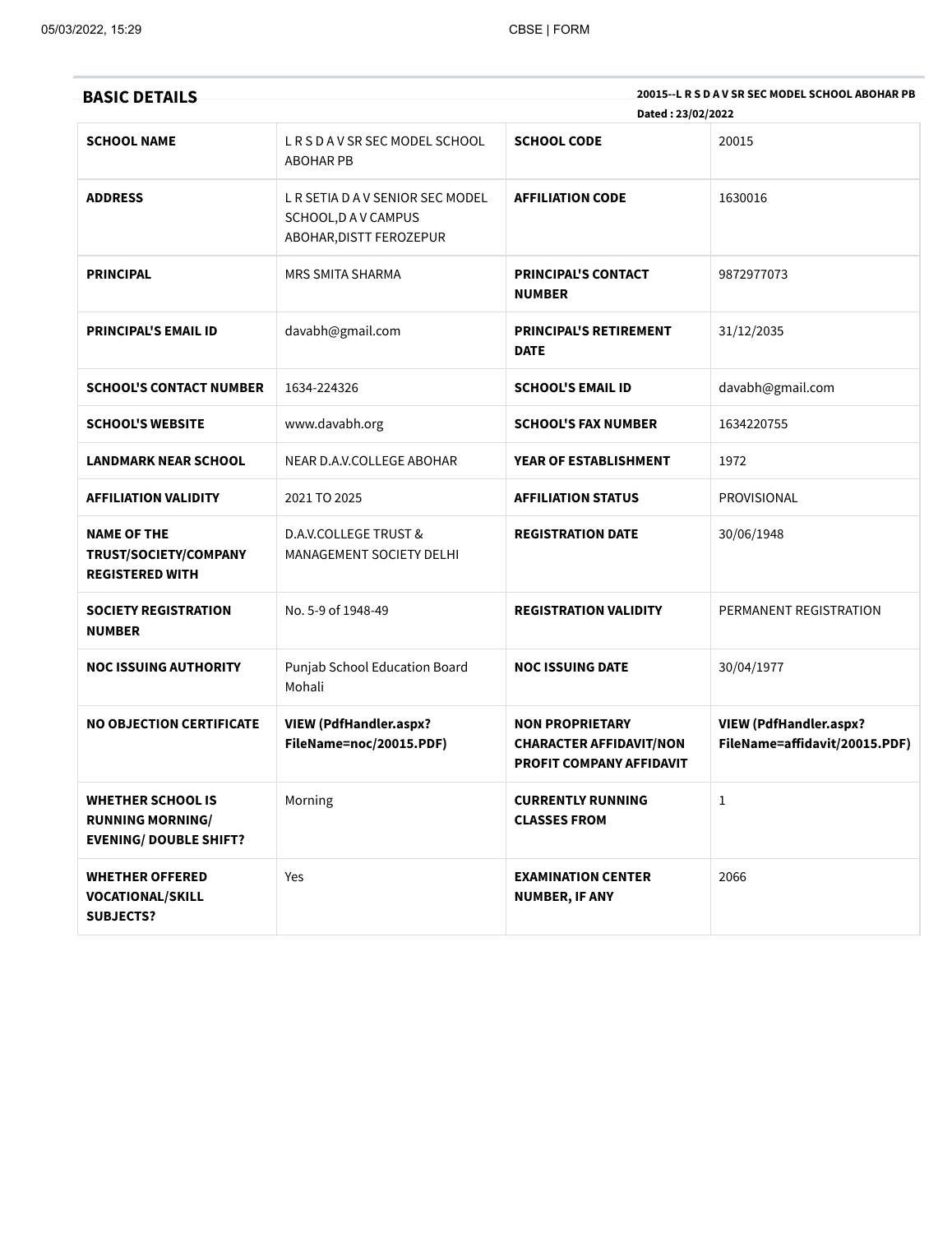| <b>FACULTY DETAILS</b>                                                                                                                                                                                               | Dated: 23/02/2022 | 20015 - L R S D A V SR SEC MODEL SCHOOL ABOHAR PB                                       |                |
|----------------------------------------------------------------------------------------------------------------------------------------------------------------------------------------------------------------------|-------------------|-----------------------------------------------------------------------------------------|----------------|
| TOTAL NUMBER OF TEACHERS (ALL CLASSES)                                                                                                                                                                               | 63                | <b>NUMBER OF PGTs</b>                                                                   | 13             |
| <b>NUMBER OF TGTs</b>                                                                                                                                                                                                | 11                | <b>NUMBER OF PRTS</b>                                                                   | 36             |
| <b>NUMBER OF PETS</b>                                                                                                                                                                                                | 3                 | <b>OTHER NON-TEACHING</b><br><b>STAFF</b>                                               | 26             |
| NUMBER OF MANDATORY TRAINING QUALIFIED TEACHERS                                                                                                                                                                      | 10                | <b>NUMBER OF TRAININGS</b><br><b>ATTENDED BY FACULTY</b><br><b>SINCE LAST YEAR</b>      | 64             |
| <b>WHETHER SPECIAL EDUCATOR APPOINTED?</b>                                                                                                                                                                           | <b>YES</b>        | <b>WHETHER</b><br><b>COUNSELLOR AND</b><br><b>WELLNESS TEACHER</b><br><b>APPOINTED?</b> | <b>YES</b>     |
| HAS MANDATORY TRAINING OF TEACHERS AS PER THE TRAINING POLICY (SECTION-16 OF<br>AFFILIATION BYE-LAWS) (http://cbseaff.nic.in/cbse_aff/attachment/onlineservices/affiliation-<br><b>Bye-Laws.pdf) BEEN COMPLETED?</b> | <b>YES</b>        | <b>NUMBER OF NTTs</b>                                                                   | 0 <sub>0</sub> |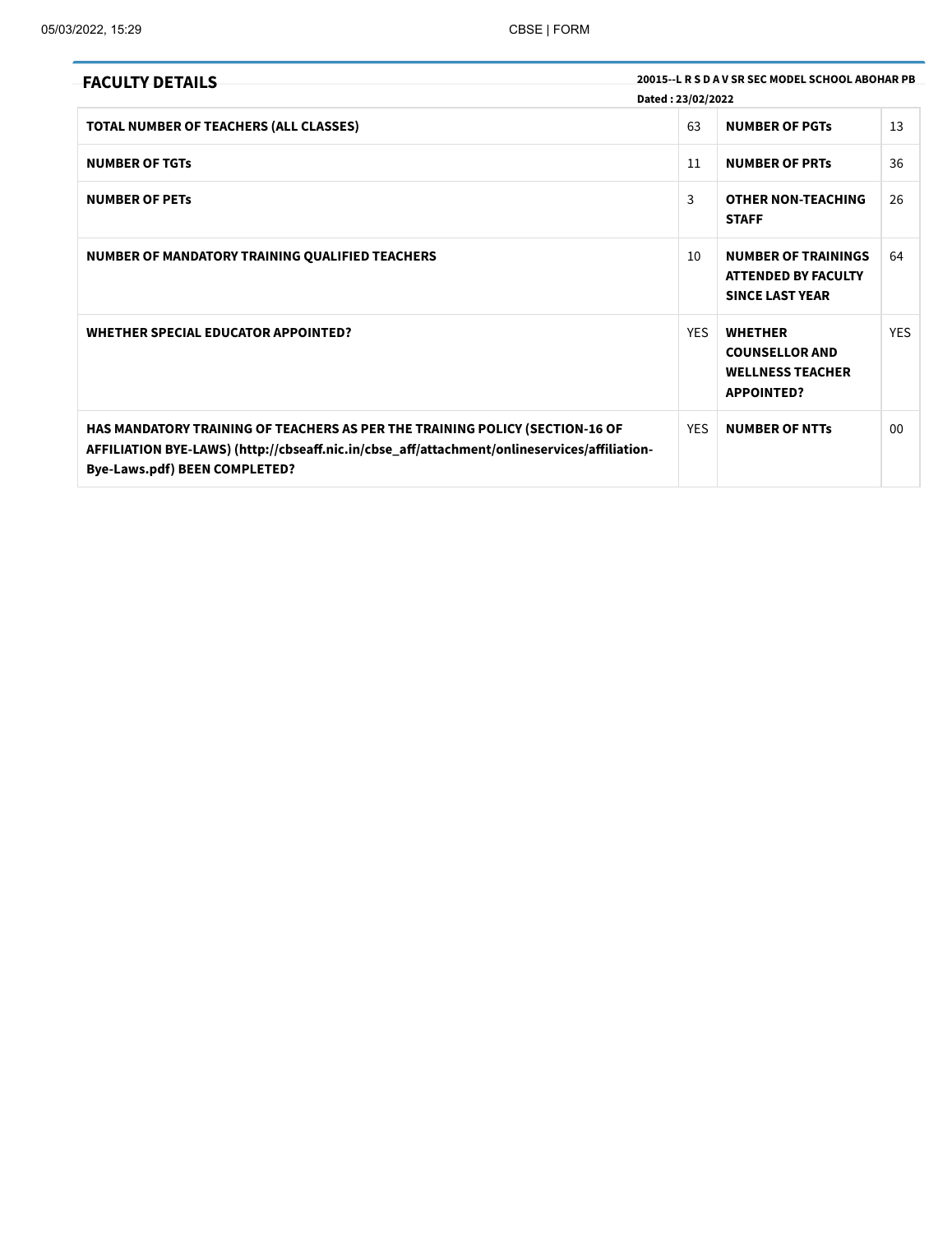|                         | <b>STUDENT DETAILS</b>          |                               | 20015 -- L R S D A V SR SEC MODEL SCHOOL ABOHAR PB<br>Dated: 11/12/2021 |
|-------------------------|---------------------------------|-------------------------------|-------------------------------------------------------------------------|
| <b>CLASS</b>            | <b>TOTAL NUMBER OF SECTIONS</b> | <b>TOTAL PER CLASS INTAKE</b> | <b>TOTAL NUMBER OF STUDENTS</b>                                         |
| $\mathbf{1}$            | $\overline{2}$                  | 78                            | 78                                                                      |
| $\overline{\mathbf{2}}$ | $\mathbf{3}$                    | 102                           | 102                                                                     |
| $\mathbf{3}$            | $\mathbf{3}$                    | 108                           | 108                                                                     |
| 4                       | 3                               | 109                           | 109                                                                     |
| $\overline{\mathbf{5}}$ | $\mathbf{3}$                    | 123                           | 123                                                                     |
| 6                       | $\overline{4}$                  | 149                           | 149                                                                     |
| $\mathbf{7}$            | $\overline{4}$                  | 141                           | 141                                                                     |
| $\pmb{8}$               | $\overline{4}$                  | 155                           | 155                                                                     |
| 9                       | 5                               | 175                           | 175                                                                     |
| 10                      | $\overline{4}$                  | 152                           | 152                                                                     |
| 11                      | $5\phantom{.0}$                 | 211                           | 211                                                                     |
| 12                      | $\overline{5}$                  | 181                           | 181                                                                     |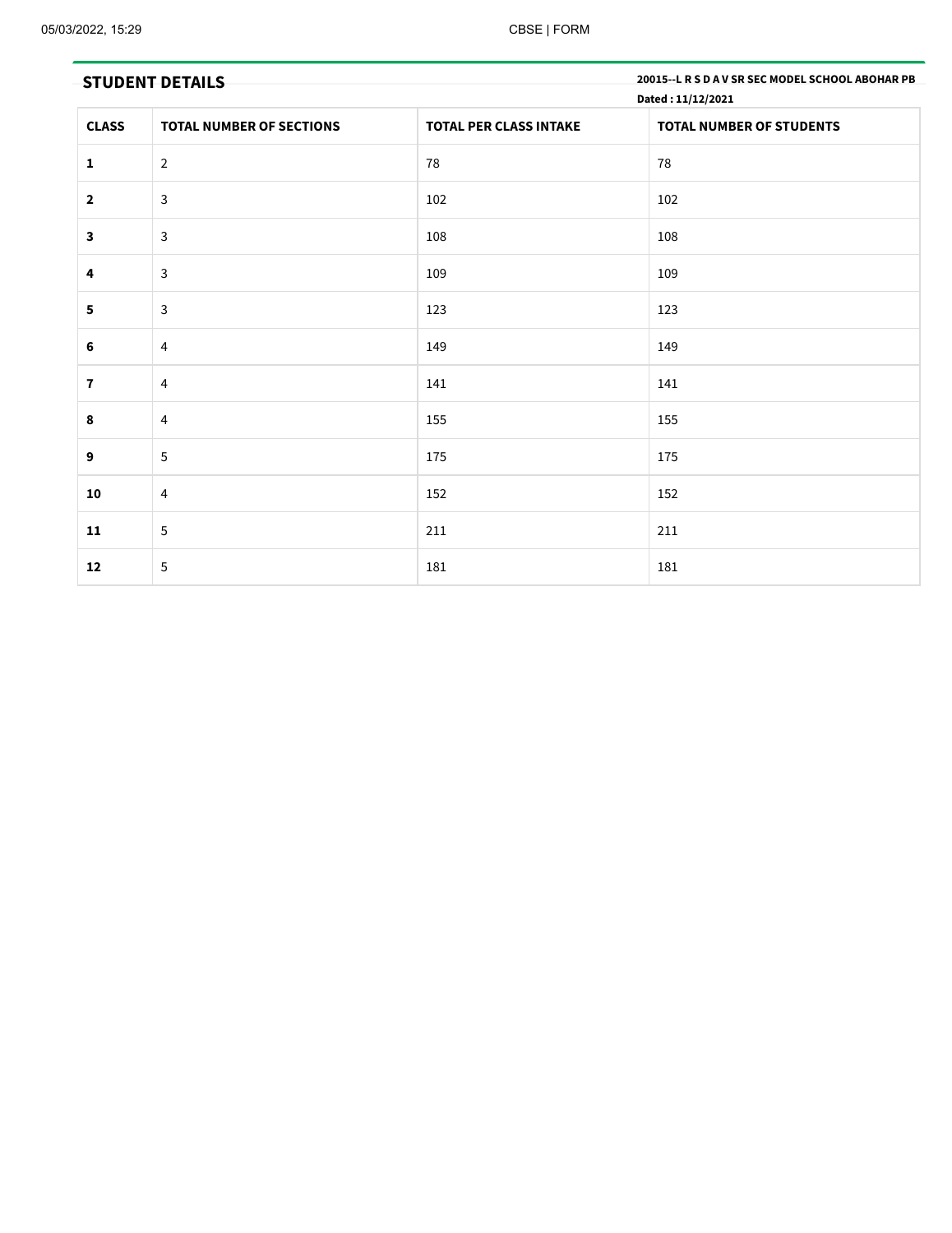**ACADEMIC DETAILS 20015--L R <sup>S</sup> <sup>D</sup> <sup>A</sup> <sup>V</sup> SR SEC MODEL SCHOOL ABOHAR PB Dated : 05/03/2022**

| <b>SUBJECTS OFFERED FOR CLASS 10</b>     | <b>SUBJECTS OFFERED FOR CLASS 12</b> |
|------------------------------------------|--------------------------------------|
| 406--- INTRODUCTION TO TOURISM           | 022---SANSKRIT ELECTIVE              |
| 405--- INTRODUCTION TO FINANCIAL MARKETS | 028--- POLITICAL SCIENCE             |
| 004--- PUNJABI                           | 037---PSYCHOLOGY                     |
| 041---MATHEMATICS                        | 055---ACCOUNTANCY                    |
| 087---SOCIAL SCIENCE                     | 052---APP/COMMERCIAL ART             |
| 086---SCIENCE                            | 044---BIOLOGY                        |
| 410---FRONT OFFICE PERATIONS             | 054---BUSINESS STUDIES               |
| 417---Artificial Intelligence            | 043---CHEMISTRY                      |
| 402--- INFORMATION TECHNOLOGY            | 083---COMPUTER SCIENCE (NEW)         |
| 241--- MATHEMATICS BASIC                 | 030---ECONOMICS                      |
| 002---HINDI COURSE-A                     | 301---ENGLISH CORE                   |
|                                          | 810---FRONT OFFICE OPERATIONS        |
|                                          | 029---GEOGRAPHY                      |
|                                          | 034---HIND MUSIC.VOCAL               |
|                                          | 302---HINDI CORE                     |
|                                          | 002---HINDI ELECTIVE                 |
|                                          | 027---HISTORY                        |
|                                          | 065--- INFORMATICS PRAC. (NEW)       |
|                                          | 104---PUNJABI                        |
|                                          | 806---TOURISM                        |
|                                          | 064---HOME SCIENCE                   |
|                                          | 322---SANSKRIT CORE                  |
|                                          | 041---MATHEMATICS                    |
|                                          | 042--- PHYSICS                       |
|                                          | 048--- PHYSICAL EDUCATION            |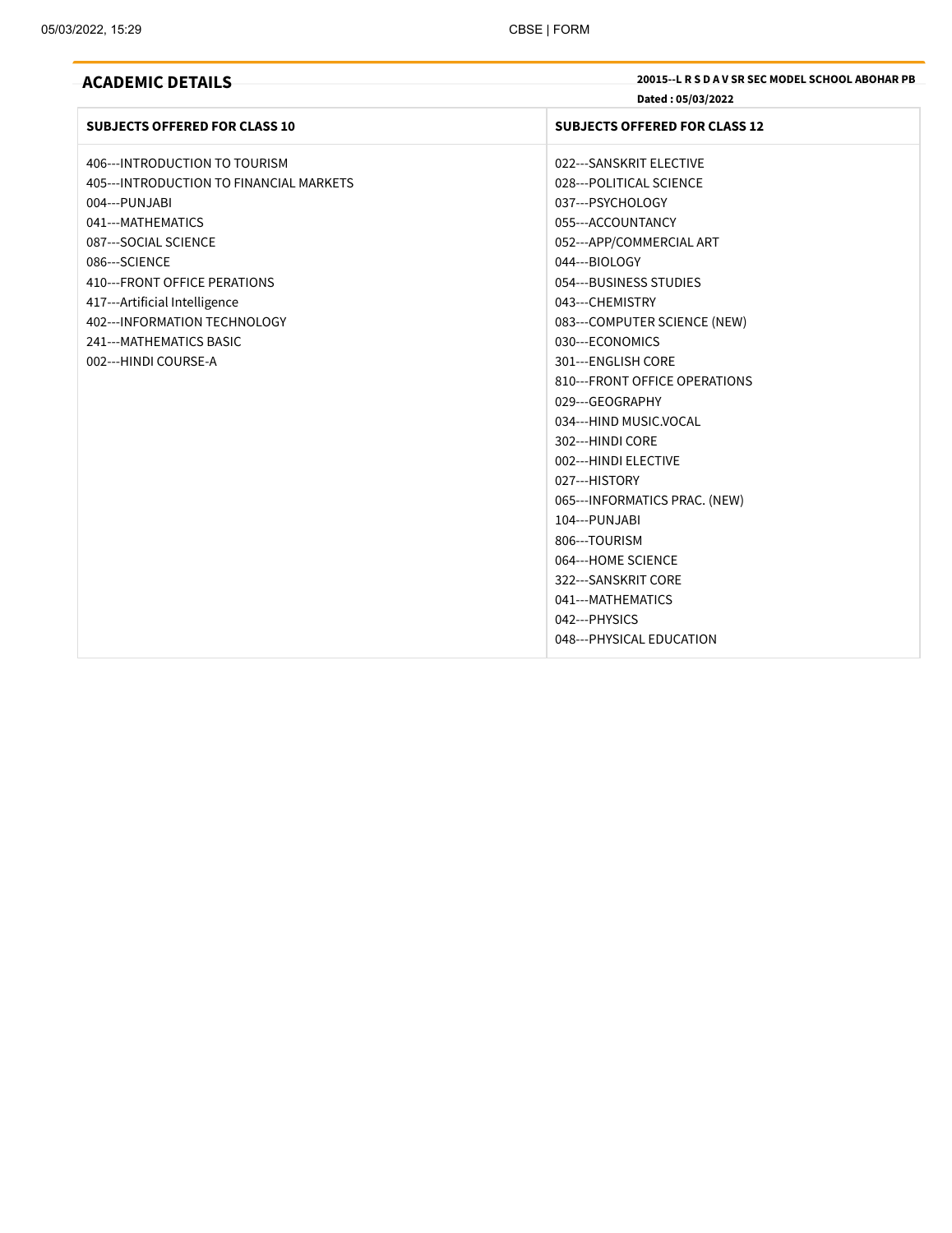| <b>INFRASTRUCTURE DETAILS</b>                                 |                | Dated: 23/02/2022                                                                    | 20015 -- L R S D A V SR SEC MODEL SCHOOL ABOHAR PB |
|---------------------------------------------------------------|----------------|--------------------------------------------------------------------------------------|----------------------------------------------------|
| <b>TOTAL NUMBER OF SITES OF SCHOOL</b>                        | $\mathbf{1}$   | <b>TOTAL NUMBER OF</b><br><b>BUILDING BLOCKS</b>                                     | 8                                                  |
| TOTAL AREA OF SCHOOL IN SQUARE<br><b>METRES</b>               | 7691           | <b>TOTAL NUMBER OF</b><br><b>PLAYGROUNDS</b>                                         | $\overline{2}$                                     |
| TOTAL AREA OF PLAYGROUND IN<br><b>SQUARE METRES</b>           | 6375           | <b>TOTAL NUMBER OF</b><br><b>ROOMS</b>                                               | 88                                                 |
| <b>TOTAL NUMBER OF SMALL-SIZED</b><br><b>ROOMS</b>            | 14             | <b>TOTAL NUMBER OF</b><br><b>MEDIUM-SIZED ROOMS</b>                                  | 74                                                 |
| <b>TOTAL NUMBER OF LARGE-SIZED</b><br><b>ROOMS</b>            | 10             | <b>TOTAL NUMBER OF</b><br><b>MALE REST ROOM</b>                                      | $\overline{2}$                                     |
| TOTAL NUMBER OF FEMALE REST ROOM                              | $\overline{2}$ | <b>NUMBER OF GIRLS</b><br><b>TOILET</b>                                              | 20                                                 |
| <b>NUMBER OF BOYS TOILET</b>                                  | 27             | <b>NUMBER OF TOILETS</b><br><b>FOR DIFFERENTLY</b><br><b>ABLED PERSONS</b>           | 02                                                 |
| <b>NUMBER OF WASHROOMS FOR FEMALE</b><br><b>STAFF</b>         | 4              | <b>NUMBER OF</b><br><b>WASHROOMS FOR</b><br><b>MALE STAFF</b>                        | 4                                                  |
| <b>TOTAL NUMBER OF LIBRARIES</b>                              | 1              | <b>NUMBER OF</b><br><b>LABORATORIES</b>                                              | 11                                                 |
| <b>TOTAL NUMBER OF STUDENT</b><br><b>CANTEENS</b>             | 1              | <b>TOTAL NUMBER OF</b><br><b>STAFF CANTEENS</b>                                      | 1                                                  |
| <b>NUMBER OF WATER PURIFIERS/ROS</b>                          | 1              | <b>NUMBER OF</b><br><b>AUDITORIUMS</b>                                               | $\mathbf 0$                                        |
| <b>NUMBER OF LIFTS/ELEVATORS</b>                              | 0              | <b>NUMBER OF DIGITAL</b><br><b>CLASSROOMS</b>                                        | 30                                                 |
| <b>DOES THE SCHOOL HAVE HOSTEL</b><br><b>FACILITY</b>         | <b>NO</b>      | <b>DOES THE SCHOOL</b><br><b>HAVE GUARDS</b><br><b>EMPLOYED FOR</b><br><b>SAFETY</b> | <b>YES</b>                                         |
| <b>DOES THE SCHOOL HAVE FIRE</b><br><b>EXTINGUISHERS</b>      | <b>YES</b>     | <b>DOES THE SCHOOL</b><br><b>HAVE SPRINKLERS</b>                                     | <b>YES</b>                                         |
| <b>DOES THE SCHOOL HAVE CCTV</b><br><b>CAMERAS INSTALLED?</b> | <b>YES</b>     | <b>IS THE SCHOOL</b><br><b>EXAMINATION CENTER</b><br>OF CBSE?                        | <b>YES</b>                                         |
| TOTAL NUMBER OF COMPUTERS IN ALL<br><b>COMPUTER LAB</b>       | 103            | <b>DOES THE SCHOOL</b><br><b>HAVE WEB SERVERS</b>                                    | <b>YES</b>                                         |
| DOES THE SCHOOL HAVE A BOUNDARY<br><b>WALL?</b>               | <b>YES</b>     | <b>IS YOUR SCHOOL</b><br><b>BARRIER FREE/ HAS</b><br><b>RAMPS?</b>                   | <b>YES</b>                                         |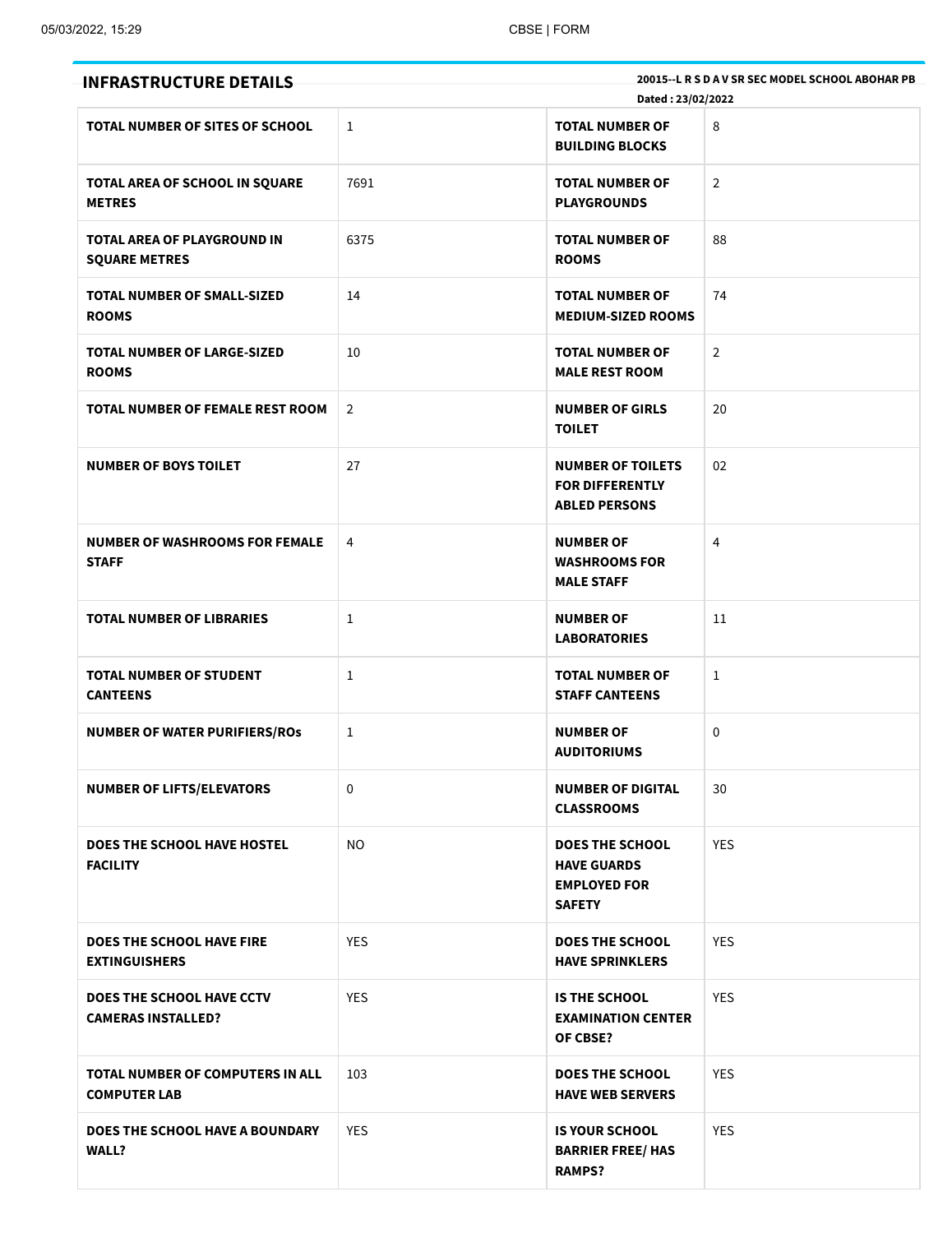| <b>DOES THE SCHOOL HAVE CLINIC</b><br><b>FACILITY?</b>                                                                                               | <b>YES</b>                                                    | <b>DOES THE SCHOOL</b><br><b>HAVE A STRONG</b><br>ROOM?                                                             | <b>YES</b>                                                     |
|------------------------------------------------------------------------------------------------------------------------------------------------------|---------------------------------------------------------------|---------------------------------------------------------------------------------------------------------------------|----------------------------------------------------------------|
| <b>DOES THE SCHOOL HAVE A</b><br><b>GYMNASIUM?</b>                                                                                                   | <b>YES</b>                                                    | <b>IS YOUR SCHOOL WI-FI</b><br><b>ENABLED?</b>                                                                      | <b>YES</b>                                                     |
| <b>PROVISION OF WEB BASED LEARNING</b><br><b>PROGRAMS?</b>                                                                                           | <b>YES</b>                                                    | <b>DOES THE SCHOOL</b><br><b>HAVE FIRE ALARMS?</b>                                                                  | <b>YES</b>                                                     |
| <b>DOES THE SCHOOL HAVE SPORTS</b><br><b>FACILITY?</b>                                                                                               | <b>YES</b>                                                    | <b>DOES THE SCHOOL</b><br><b>HAVE INDOOR GAMES</b><br><b>FACILITY?</b>                                              | <b>YES</b>                                                     |
| DOES THE SCHOOL HAVE A SWIMMING<br>POOL?                                                                                                             | <b>YES</b>                                                    | <b>DOES THE SCHOOL</b><br><b>HAVE DANCE/MUSIC</b><br><b>FACILITY?</b>                                               | <b>YES</b>                                                     |
| <b>TOTAL NUMBER OF BUSES OWNED</b>                                                                                                                   | $\overline{2}$                                                | <b>TOTAL NUMBER OF</b><br><b>BUSES HIRED</b>                                                                        | $\mathbf 0$                                                    |
| TOTAL NUMBER OF VANS/MATADORS                                                                                                                        | $\mathbf{1}$                                                  | <b>TOTAL NUMBER OF</b><br><b>DRIVERS</b>                                                                            | $\overline{2}$                                                 |
| <b>NUMBER OF FEMALE ATTENDANTS FOR</b><br><b>BUS DUTY</b>                                                                                            | $\mathbf{1}$                                                  | <b>NUMBER OF ACTIVITY</b><br><b>ROOMS</b>                                                                           | 02                                                             |
| <b>NAME OF TRANSPORT COORDINATOR</b>                                                                                                                 | Viplesh Kumar                                                 | <b>TRANSPORT</b><br><b>COORDINATOR</b><br><b>CONTACT</b>                                                            | 9417387329                                                     |
| <b>BUILDING SAFETY CERTIFICATE</b>                                                                                                                   | <b>VIEW (PdfHandler.aspx?</b><br>FileName=building/20015.PDF) | <b>TRANSPORT SAFETY</b><br><b>CERTIFICATE</b>                                                                       | <b>VIEW (PdfHandler.aspx?</b><br>FileName=transport/20015.PDF) |
| ARE THE HEALTH AND HYGIENE,<br>TOILETS ON ALL FLOORS, SEPARATE<br>TOILETS FOR STAFF, RAMPS,<br>SIGNBOARDS, ETC. BEING MAINTAINED<br><b>PROPERLY?</b> | <b>YES</b>                                                    | <b>IS THE SCHOOL</b><br><b>INFRASTRUCTURE</b><br><b>BEING USED FOR ANY</b><br><b>COMMERCIAL</b><br><b>ACTIVITY?</b> | <b>NO</b>                                                      |

# OTHER DETAILS

| TOTAL BOOKS AVAILABLE IN THE<br><b>SCHOOL LIBRARY</b>        | 14606  | <b>PERIODICALS IN THE</b><br><b>SCHOOL LIBRARY</b> | 214   |
|--------------------------------------------------------------|--------|----------------------------------------------------|-------|
| <b>DAILIES IN THE SCHOOL LIBRARY</b>                         | 5      | <b>REFERENCE BOOKS IN</b><br>THE SCHOOL LIBRARY    | 00    |
| <b>LIBRARY RESOURCES</b>                                     | 2      | <b>DOES IT HAVE LIBRARY</b><br><b>SOFTWARE</b>     | No    |
| LIBRARY SIZE (IN SQ. METERS)                                 | 75.545 | <b>COMPUTER LAB SIZE</b><br>(IN SQ. METERS)        | 33.45 |
| <b>COMPOSITE SCIENCE LAB SIZE (IN SO.</b><br><b>METERS</b> ) | 44.59  | <b>CHEMISTRY LAB SIZE</b><br>(IN SO. METERS)       | 53.88 |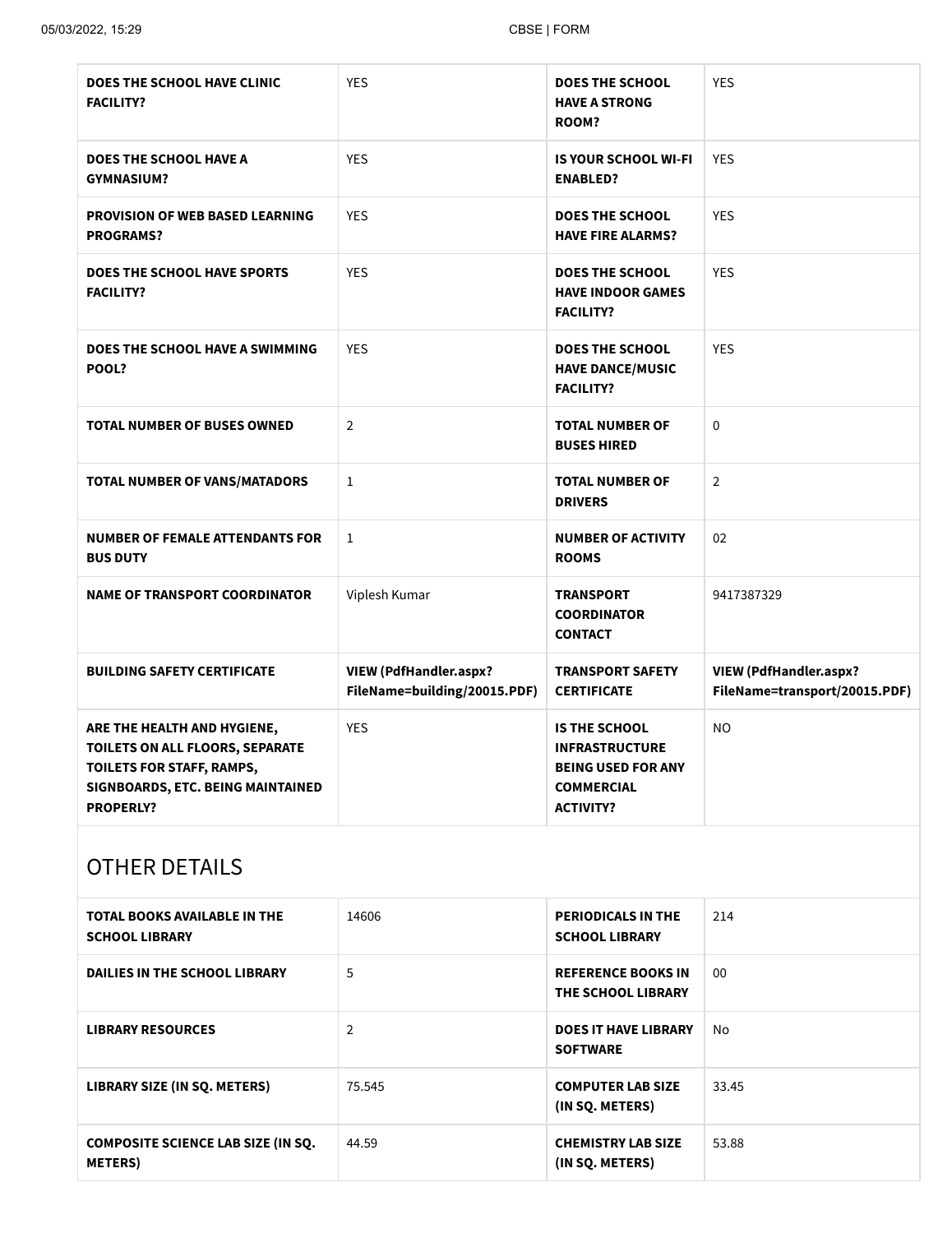| PHYSICS LAB SIZE (IN SQ. METERS)                                                                                        | 44.59      | <b>HOW MANY ROOMS</b><br><b>BETWEEN 400 to 500</b><br>SQ FT                                                       | 37           |
|-------------------------------------------------------------------------------------------------------------------------|------------|-------------------------------------------------------------------------------------------------------------------|--------------|
| <b>DOES IT HAVE LIBRARY INTERNET</b>                                                                                    | <b>YES</b> | <b>TOTAL NUMBER OF</b><br><b>LABORATORY</b>                                                                       | 4            |
| <b>WHETHER SCHOOL HAS SINGLE</b><br><b>CONTIGUOUS PLOT ?</b>                                                            | Yes        | <b>SCHOOL SITE</b><br>(TEMPORARY/<br><b>PERMANENT</b> )                                                           | PERMANENT    |
| <b>DISTANCE BETWEEN TWO SITES OF THE</b><br><b>SCHOOL</b>                                                               | $\Omega$   | <b>PURPOSE FOR TWO</b><br><b>SITES OF THE SCHOOL</b>                                                              | $\Omega$     |
| <b>BIOLOGY LAB SIZE (IN SQ. METERS)</b>                                                                                 | 44.59      | <b>MATHEMATICS LAB</b><br>SIZE (IN SQ. METERS)                                                                    | 33.59        |
| <b>CERTIFYING THAT NO OTHER</b><br><b>INSTITUTION (APART FROM SCHOOL) IS</b><br><b>RUNNING IN THE CLAIMED LAND AREA</b> | No         | THE SCHOOL WILL NOT<br><b>RUN ANY BRANCH IN</b><br>THE PREVIOUS PLOT<br><b>WITH SAME</b><br><b>AFFILIATION NO</b> | No           |
| <b>HOW MANY ROOMS LESS THAN 400 SQ</b><br>FT.                                                                           | 20         | <b>HOW MANY ROOMS</b><br><b>GREATER THAN 500 SQ</b><br><b>FT</b>                                                  | $\mathbf{0}$ |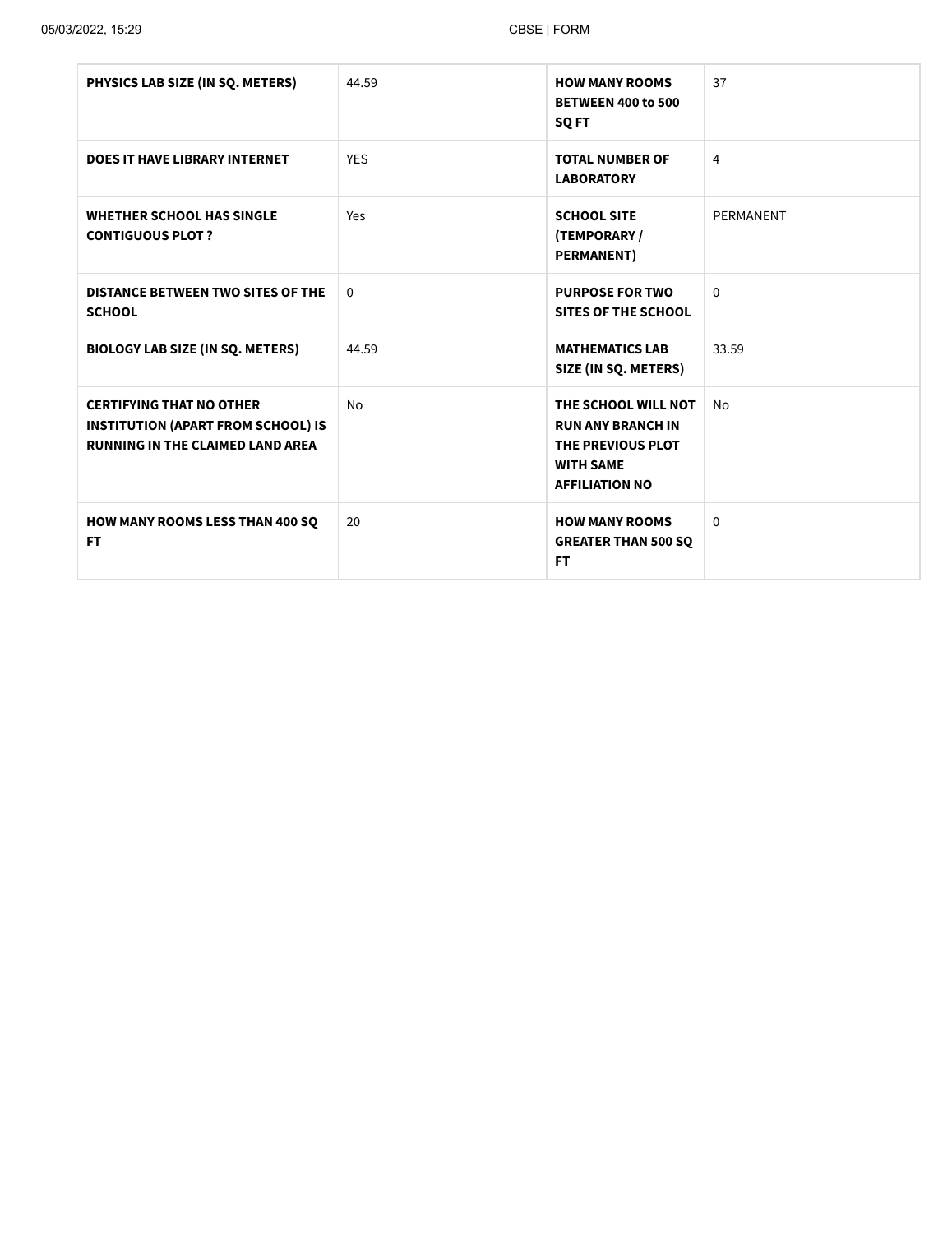| <b>LOCATION DETAILS</b>          |                             | 20015 - L R S D A V SR SEC MODEL SCHOOL ABOHAR PB<br>Dated: 23/02/2022 |                |
|----------------------------------|-----------------------------|------------------------------------------------------------------------|----------------|
| <b>NEAREST NATIONALISED BANK</b> | Punjab National Bank Abohar | DISTANCE OF BANK FROM SCHOOL IN KM                                     |                |
| <b>NEAREST BUS STATION</b>       | ABOHAR                      | DISTANCE OF BUS TERMINAL FROM SCHOOL IN KM                             | $\overline{2}$ |
| <b>NEAREST RAILWAY STATION</b>   | ABOHAR                      | DISTANCE OF RAILWAY STATION FROM SCHOOL IN KM                          | 3              |
| <b>NEAREST AIRPORT</b>           | AMRITSAR                    | DISTANCE OF AIRPORT FROM SCHOOL IN KM                                  | 270            |
| <b>NEAREST HOSPITAL</b>          | <b>ABOHAR</b>               | DISTANCE OF HOSPITAL FROM SCHOOL IN KM                                 | $\overline{2}$ |
| <b>NEAREST POLICE STATION</b>    | ABOHAR                      | DISTANCE OF POLICE STATION FROM SCHOOL IN KM                           | 2              |
| <b>NEAREST METRO STATION</b>     | NO                          | DISTANCE OF METRO FROM SCHOOL IN KM                                    | 0              |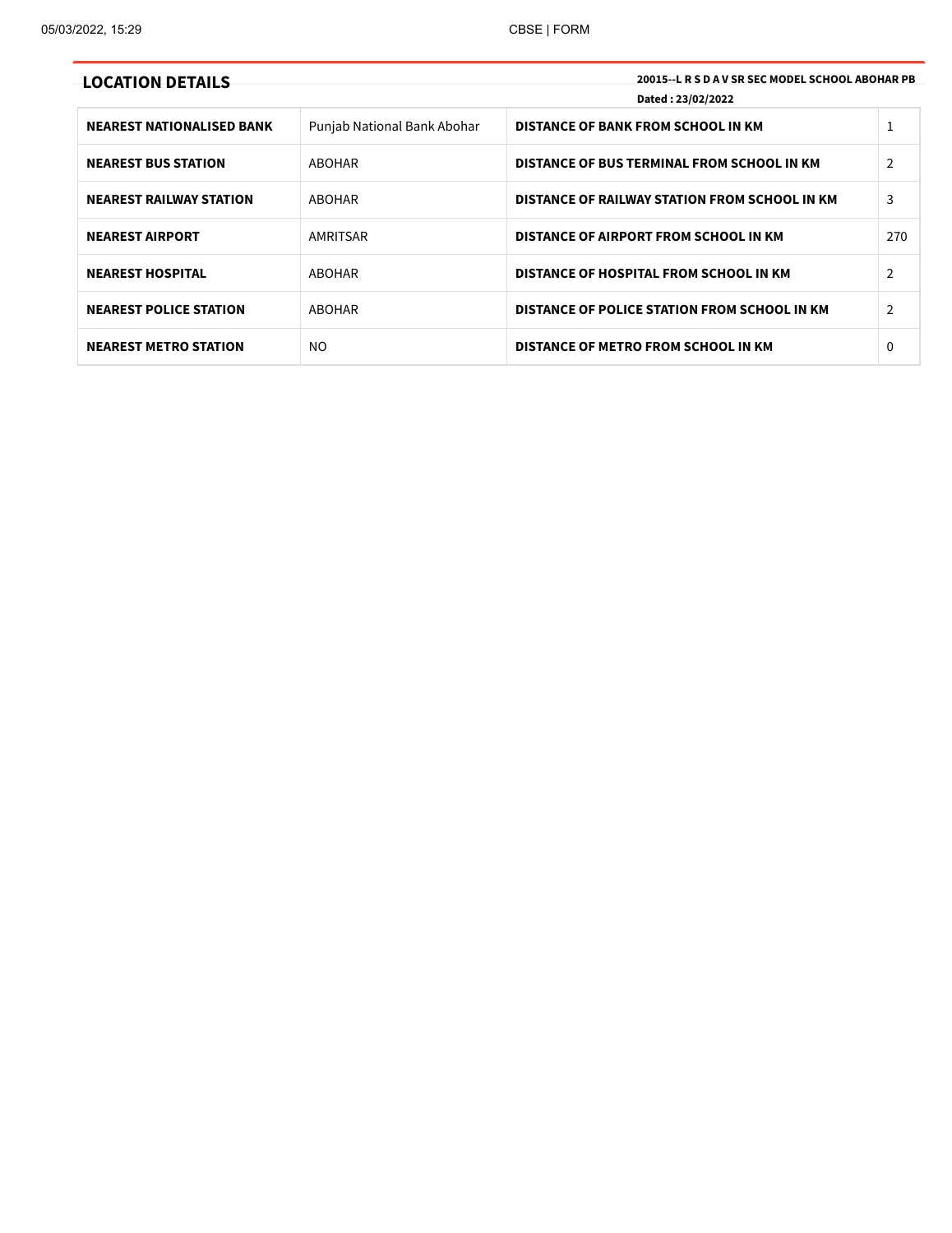| <b>CONTRIBUTION TOWARDS ENVIRONMENT PROTECTION</b>                                                                                        |                | 20015 -- L R S D A V SR SEC MODEL SCHOOL ABOHAR PB<br>Dated: 23/02/2022                                                                      |            |
|-------------------------------------------------------------------------------------------------------------------------------------------|----------------|----------------------------------------------------------------------------------------------------------------------------------------------|------------|
| WHETHER RAIN WATER HARVESTING HAS BEEN DONE IN<br><b>THE CAMPUS?</b>                                                                      | N <sub>O</sub> | WHETHER ROOF WATER HARVESTING IS BEING<br><b>UNDERTAKEN BY THE SCHOOL?</b>                                                                   | NO.        |
| WHETHER HARVESTED WATER IS RECYCLED FOR<br><b>GARDENING, ETC?</b>                                                                         | NO.            | WHETHER SCHOOL ENSURES MAINTENANCE OF ALL<br><b>WATER FAUCETS/PIPES ETC TO PREVENT ANY</b><br><b>LEAKAGES?</b>                               | <b>YES</b> |
| WHETHER SEGREGATION OF WASTE IS DONE AT SOURCE?                                                                                           | <b>YES</b>     | WHETHER ORGANIC WASTE IS BEING RECYCLED?                                                                                                     | NO.        |
| WHETHER WASTE PAPER IS RECYCLED?                                                                                                          | <b>YES</b>     | WHETHER SCHOOL IS MAKING EFFORTS TO REDUCE<br>USE OF PAPER BY ADOPTING IT SOLUTIONS?                                                         | <b>YES</b> |
| WHETHER THERE IS PROPER DISPOSAL OF SOLID WASTE?                                                                                          | <b>YES</b>     | WHETHER THERE IS A SYSTEM FOR DISPOSAL OF<br><b>ELECTRONIC WASTE?</b>                                                                        | NO.        |
| WHETHER SCHOOL IS USING ENERGY SAVING AND ENERGY<br><b>EFFICIENT ELECTRICAL EQUIPMENT?</b>                                                | <b>YES</b>     | <b>WHETHER PLANTATION/GARDENING HAS BEEN DONE</b><br>IN AND AROUND CAMPUS?                                                                   | <b>YES</b> |
| WHETHER DRIP IRRIGATION IS THE ONLY MEANS OF<br><b>WATERING THE GARDEN?</b>                                                               | NO.            | <b>WHETHER SCHOOL IS USING SOLAR ENERGY?</b>                                                                                                 | <b>YES</b> |
| WHETHER WASTE WATER FROM RO PLANT FOR DRINKING<br><b>WATER IS BEING HARVESTED/RECYCLED?</b>                                               | <b>YES</b>     | <b>WHETHER SCHOOL IS PROMOTING AWARENESS</b><br><b>AMONGST CHILDREN AND PARENTS ON</b><br><b>ENVIRONMENTAL CONSERVATION AND CLEANLINESS?</b> | <b>YES</b> |
| WHETHER CHILDREN ARE BEING TAUGHT HOW TO AUDIT<br>THE USE OF WATER AND WHETHER THEY ARE BEING<br><b>ENCOURAGED TO TAKE IT UP AT HOME?</b> | YES.           | WHETHER CHILDREN ARE TAKING UP WATER<br><b>AUDITING AT SCHOOL?</b>                                                                           | <b>YES</b> |
| WHETHER ENVIRONMENTAL LITERACY IS PROMOTED<br>THROUGH INTEGRATION IN ACADEMICS?                                                           | <b>YES</b>     | WHETHER TREES HAVE BEEN PLANTED BY STUDENTS,<br>IN SCHOOL AT HOME/IN NEIGHBOURHOOD IN THE<br><b>CURRENT ACADEMIC YEAR?</b>                   | <b>YES</b> |
| <b>WHETHER CONSERVATION OF ENVIRONMENT IS</b><br><b>PROMOTED?</b>                                                                         | NO.            | <b>TOTAL TREES PLANTED? (BY STUDENTS AND</b><br><b>TEACHERS)</b>                                                                             | 110        |
| TOTAL AMOUNT OF WATER CONSERVED (IN LITRES)? (BY<br><b>STUDENTS AND TEACHERS)</b>                                                         | 50             | <b>TARGET DATE FOR STOPPING USE OF POLYTHENE</b>                                                                                             | 12/31/2020 |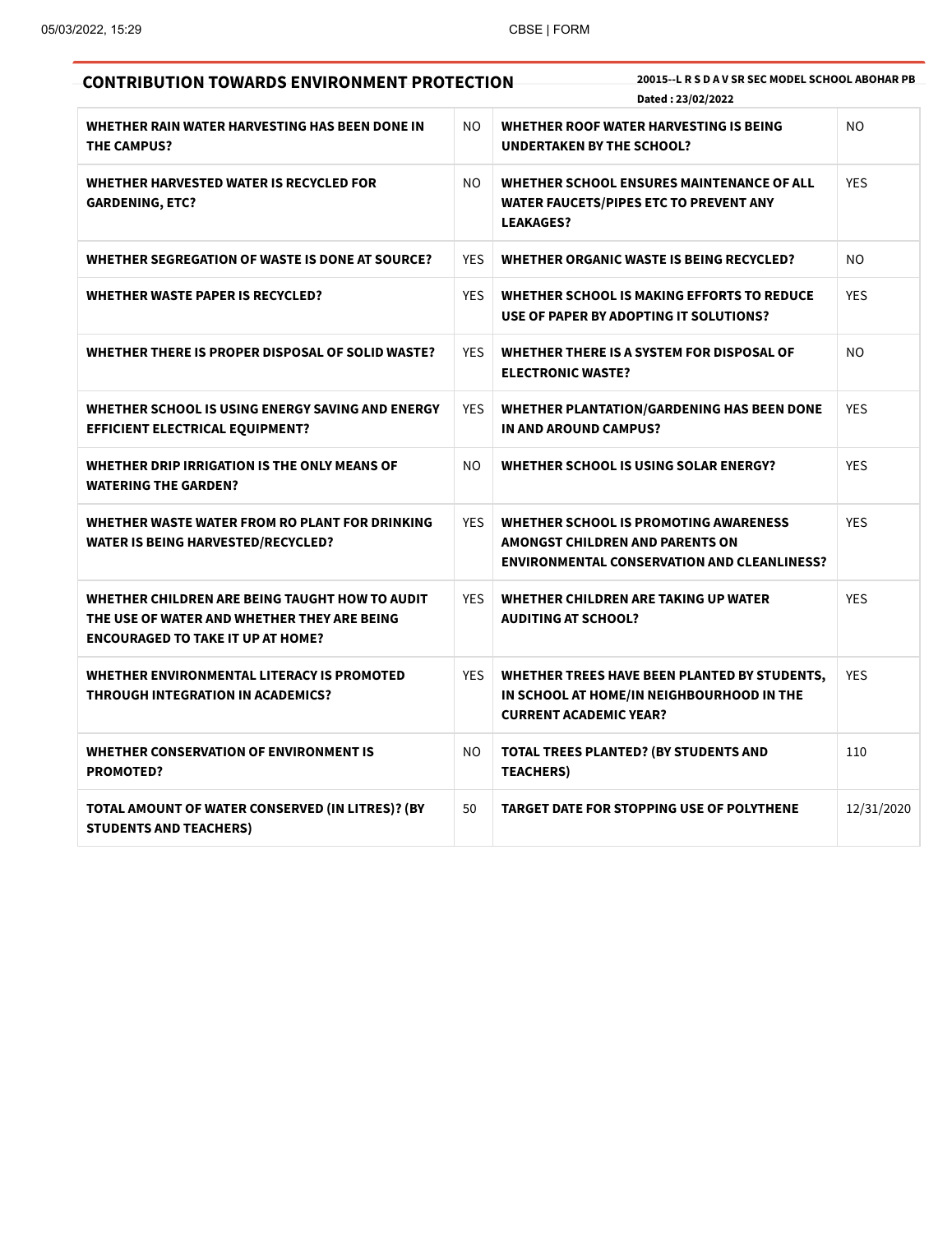| <b>CHAIRMAN/PRESIDENT'S CORRESPONDENT DETAIL AND SMC</b>                                                                        |                  |                                                                           | 20015 - L R S D A V SR SEC MODEL SCHOOL ABOHAR PB                             |
|---------------------------------------------------------------------------------------------------------------------------------|------------------|---------------------------------------------------------------------------|-------------------------------------------------------------------------------|
|                                                                                                                                 |                  |                                                                           | Dated: 23/02/2022                                                             |
| <b>CHAIRMAN/PRESIDENT'S/</b><br><b>CORRESPONDENT NAME</b>                                                                       | DEV MITTER AHUJA | <b>CHAIRMAN/PRESIDENT'S/</b><br><b>CORRESPONDENT</b><br><b>ADDRESS</b>    | KHEM CHAND BAHADUR CHAND<br>AHUJA, BAZAR NO 9 ABOHAR<br>152116, DISTT FAZILKA |
| <b>CHAIRMAN/PRESIDENT'S/</b><br><b>CORRESPONDENT PHONE (OFFICE)</b>                                                             | 9216220367       | <b>CHAIRMAN/PRESIDENT'S/</b><br><b>CORRESPONDENT PHONE</b><br>(RESIDENCE) | 9216220367                                                                    |
| <b>SECRETARY NAME</b>                                                                                                           | ARVIND GAHI      | <b>TOTAL MEMBERS</b>                                                      | 21                                                                            |
| WHETHER THE SCHOOL MANAGING COMMITTEE HAS BEEN<br><b>CONSTITUTED AS PER OF REQUIREMENTS OF AFFILIATION BYE-</b><br><b>LAWS?</b> |                  | <b>Yes</b>                                                                |                                                                               |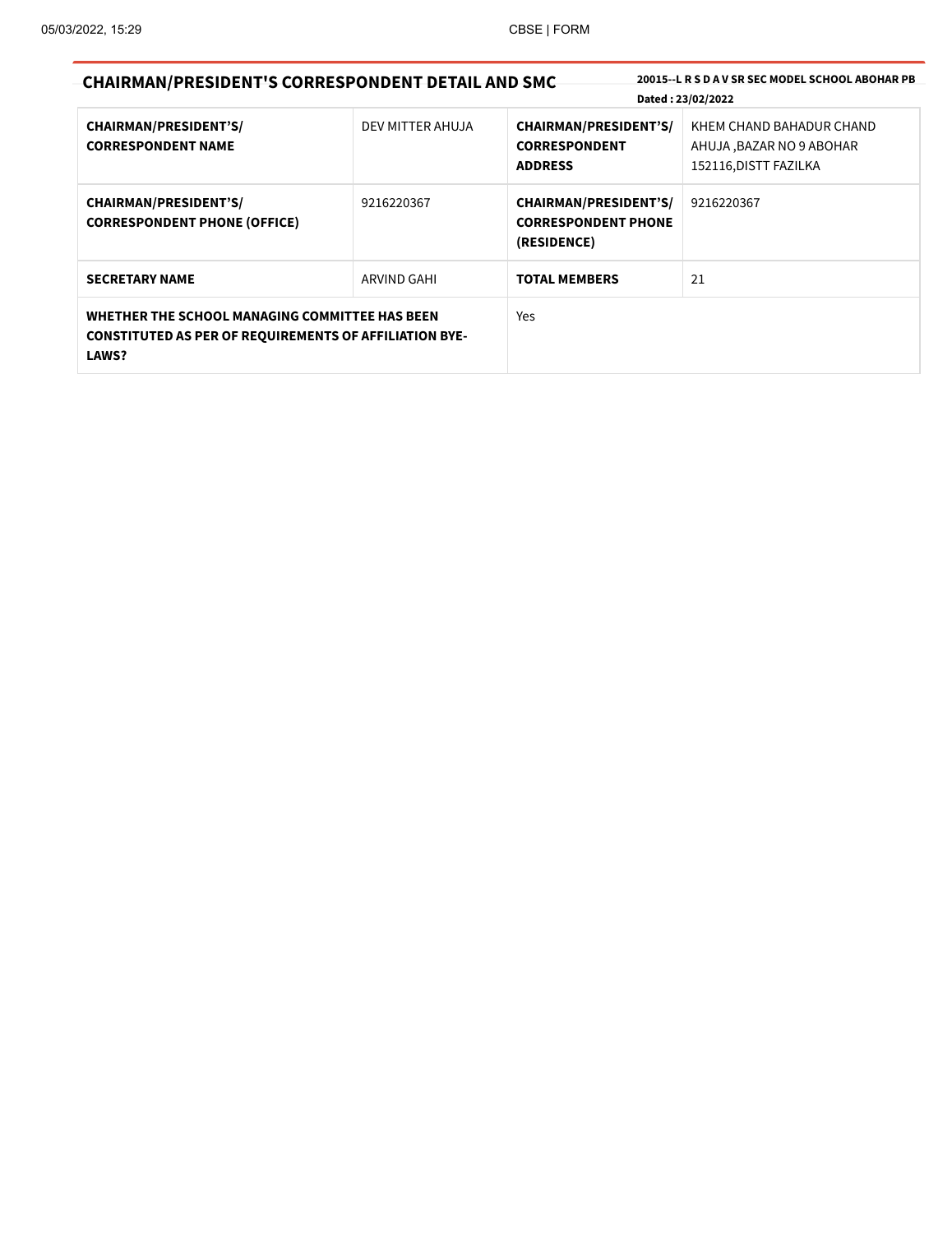| <b>SCHOOL WEBSITE INFORMATION</b>                                                                                                                                                                                                                             |                | 20015 - L R S D A V SR SEC MODEL SCHOOL ABOHAR PB<br>Dated: 23/02/2022                                                         |            |  |
|---------------------------------------------------------------------------------------------------------------------------------------------------------------------------------------------------------------------------------------------------------------|----------------|--------------------------------------------------------------------------------------------------------------------------------|------------|--|
| URL OF SCHOOL WEBSITE                                                                                                                                                                                                                                         | www.davabh.org | <b>DETAILS OF CURRICULUM</b>                                                                                                   | Yes        |  |
| <b>SCHOOL MANAGING COMMITTEE</b><br><b>INFORMATION</b>                                                                                                                                                                                                        | Yes            | <b>TRANSFER CERTIFICATE SAMPLE</b>                                                                                             | <b>Yes</b> |  |
| <b>NORMS FOLLOWED FOR FIXING FEE</b>                                                                                                                                                                                                                          | Yes            | <b>SELF AFFIDAVIT OF SCHOOL</b>                                                                                                | Yes        |  |
| <b>AFFILIATION STATUS</b><br>(MIDDLE/SECONDARY/SENIOR SECONDARY)                                                                                                                                                                                              | Yes            | <b>DETAILS OF INFRASTRUCTURE</b>                                                                                               | Yes        |  |
| <b>DETAILS OF TEACHERS INCLUDING</b><br><b>QUALIFICATIONS</b>                                                                                                                                                                                                 | Yes            | <b>DETAILS OF TEACHERS TRAINING</b>                                                                                            | Yes        |  |
| THE NUMBER OF STUDENTS CLASS WISE                                                                                                                                                                                                                             | Yes            | LIST OF BOOKS PRESCRIBED IN VARIOUS CLASSES                                                                                    | Yes        |  |
| <b>ANNUAL REPORT</b>                                                                                                                                                                                                                                          | Yes            | <b>SCHOOL CIRCULARS</b>                                                                                                        | Yes        |  |
| POSTAL ADDRESS AND E-MAIL, TELEPHONE<br><b>NOS. OF SCHOOL AND AUTHORITIES</b>                                                                                                                                                                                 | Yes            | AS PER THE SECTION (2.4.9) OF AFFILIATION BYE-LAWS,<br><b>INFORMATION WITH REGARD TO FEES CHARGED FOR EACH</b><br><b>CLASS</b> | Yes        |  |
| <b>PERIOD OF AFFILIATION</b>                                                                                                                                                                                                                                  | Yes            | <b>ACADEMIC CALENDAR OF THE SCHOOL</b>                                                                                         | Yes        |  |
| AS PER THE SECTION (2.4.7 (B)) OF AFFILIATION BYE-LAWS, WRITTEN DECLARATION DULY SIGNED BY THE MANAGER AND THE<br>PRINCIPAL TO THE EFFECT THAT THEY HAVE GONE THROUGH THE CONTENTS OF THE BOOKS PRESCRIBED BY THE SCHOOL AND<br><b>OWN THE RESPONSIBILITY</b> |                |                                                                                                                                |            |  |
| ACADEMIC ACHIEVEMENTS; WRITE UP ON ALL EFFORTS MADE IN THE FIELD OF ENVIRONMENT EDUCATION, SPORTS<br>ACHIEVEMENTS, INNOVATIONS, OVERALL RESULTS, PTA ACTIVITIES, IMPORTANT SMC DECISIONS BEEN ADDED IN ANNUAL REPORT<br>OF THE SCHOOL                         |                |                                                                                                                                |            |  |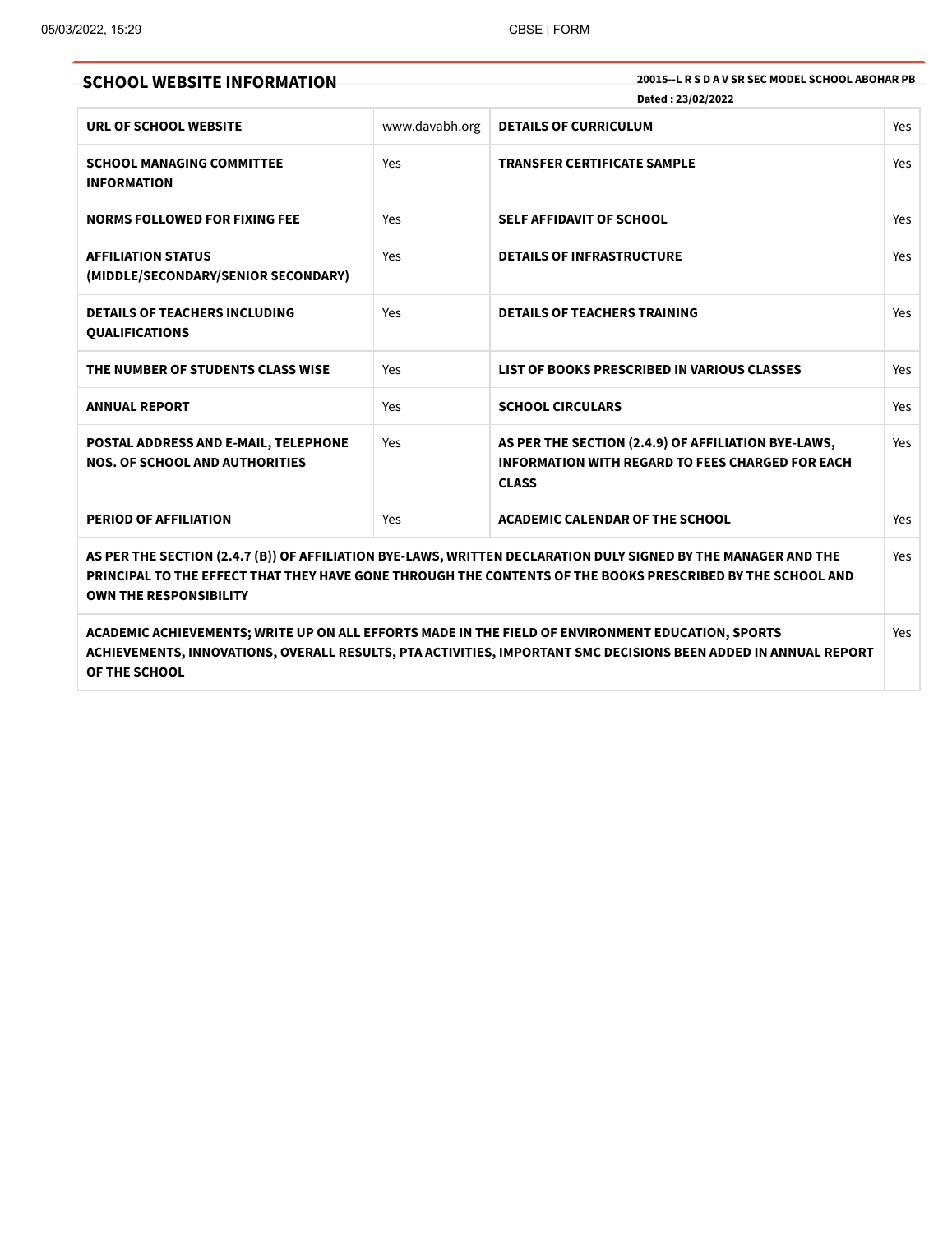| <b>OTHER VITAL INFORMATION</b>                                                                                                    |                                                              | 20015 -- L R S D A V SR SEC MODEL SCHOOL ABOHAR PB<br>Dated: 16/03/2021                                         |                                                               |  |
|-----------------------------------------------------------------------------------------------------------------------------------|--------------------------------------------------------------|-----------------------------------------------------------------------------------------------------------------|---------------------------------------------------------------|--|
| <b>10th BOARD PASS PERCENTAGE</b><br>(2014/2015/2016)                                                                             | 99/98.05/96.2                                                | <b>12th BOARD PASS</b><br><b>PERCENTAGE</b><br>(2014/2015/2016)                                                 | 89.10/93/94.9                                                 |  |
| <b>NAME OF WELLNESS/ACTIVITY</b><br><b>TEACHER</b>                                                                                | <b>YES</b>                                                   | <b>NAME OF</b><br><b>GRIEVANCE/COMPLAINT</b><br><b>REDRESSAL OFFICER</b>                                        | SUNITA SEHGAL                                                 |  |
| <b>CONTACT NUMBER OF</b><br><b>GRIEVANCE/COMPLAINT REDRESSAL</b><br><b>OFFICER</b>                                                | 7087567633                                                   | <b>EMAIL ID OF</b><br><b>GRIEVANCE/COMPLAINT</b><br><b>REDRESSAL OFFICER</b>                                    | ssehgalabh@gmail.com                                          |  |
| <b>NAME OF HEAD OF SEXUAL</b><br><b>HARASSMENT COMMITTEE</b>                                                                      | ALKA SATIJA                                                  | <b>CONTACT NUMBER OF HEAD</b><br>OF SEXUAL HARASSMENT<br><b>COMMITTEE</b>                                       | 9041212713                                                    |  |
| <b>EMAIL ID OF HEAD OF SEXUAL</b><br><b>HARASSMENT COMMITTEE</b>                                                                  | alkasatija12@gmail.com                                       | <b>NAME OF CONTACT PERSON</b><br>IN CASE OF EMERGENCY                                                           | <b>SMITA SHARMA</b>                                           |  |
| <b>CONTACT NUMBER OF CONTACT</b><br>PERSON IN CASE OF EMERGENCY                                                                   | 9872977073                                                   | <b>EMAIL ID OF CONTACT</b><br><b>PERSON IN CASE OF</b><br><b>EMERGENCY</b>                                      | ssssn123@gmail.com                                            |  |
| <b>TOTAL NUMBER OF DOCTORS IN</b><br><b>SCHOOL CLINIC</b>                                                                         | 1                                                            | <b>TOTAL NUMBER OF NURSES</b><br>IN SCHOOL CLINIC                                                               | 1                                                             |  |
| TOTAL NUMBER OF BEDS IN SCHOOL<br><b>CLINIC</b>                                                                                   | $\overline{4}$                                               | <b>LEVEL OF INVOLVEMENT OF</b><br><b>SCHOOL IN CBSE</b><br><b>ACTIVITIES</b>                                    | <b>ACTIVE</b>                                                 |  |
| <b>DO THE TEACHERS GET PROPER</b><br><b>GRADE LIKE PGT/TGT AS PER THE</b><br><b>CLASSES THEY ARE ENTITLED TO</b><br><b>TEACH?</b> | <b>YES</b>                                                   | <b>DO THE TEACHERS AND</b><br><b>STAFF GET THEIR SALARY</b><br><b>WITHIN FIRST WEEK OF THE</b><br><b>MONTH?</b> | <b>YES</b>                                                    |  |
| <b>DOES THE SCHOOL HAVE EPF</b><br><b>FACILITY FOR STAFF</b>                                                                      | <b>YES</b>                                                   | <b>EPF REGISTRATION</b><br><b>NUMBER</b>                                                                        | PB/BTI/23247                                                  |  |
| <b>MODE OF SALARY PAYMENT</b>                                                                                                     | bankpayment                                                  | <b>NAME OF BANK WITH</b><br><b>SALARY ACCOUNT</b>                                                               | PUNJAB NATIONAL BANK, DAV<br>CAMPUS, ABOHAR                   |  |
| ARE THE SCHOOL ACCOUNTS<br><b>AUDITED REGULARLY?</b>                                                                              | <b>YES</b>                                                   | <b>PARENT TEACHERS</b><br><b>ASSOCIATION AS PER</b><br><b>NORMS</b>                                             | <b>YES</b>                                                    |  |
| <b>ACADEMIC SESSION</b>                                                                                                           | <b>APRIL TO MARCH</b>                                        | <b>VACATION PERIOD</b>                                                                                          | <b>JUNE TO JUNE</b>                                           |  |
| <b>AUDITED BALANCE SHEET OF</b><br><b>SCHOOL</b>                                                                                  | <b>VIEW (PdfHandler.aspx?</b><br>FileName=balance/20015.pdf) | <b>STAFF STATEMENT OF</b><br><b>SCHOOL</b>                                                                      | <b>VIEW (PdfHandler.aspx?</b><br>FileName=staff/20015.pdf)    |  |
| <b>INCOME AND EXPENDITURE</b><br><b>STATEMENT</b>                                                                                 | <b>VIEW (PdfHandler.aspx?</b><br>FileName=income/20015.pdf)  | <b>ACADEMIC CALENDAR OF</b><br><b>SCHOOL</b>                                                                    | <b>VIEW (PdfHandler.aspx?</b><br>FileName=academic/20015.pdf) |  |
| <b>AVAILABILITY OF STAFF WITH</b><br><b>KNOWLEDGEOF</b><br>SOFTWARE/SCANNING/GEO<br><b>TAGGING/INTERNET?</b>                      | <b>YES</b>                                                   | <b>WHETHER SUFFICIENT</b><br><b>GUARDS EMPLOYED FOR</b><br><b>SAFETY?</b>                                       | <b>YES</b>                                                    |  |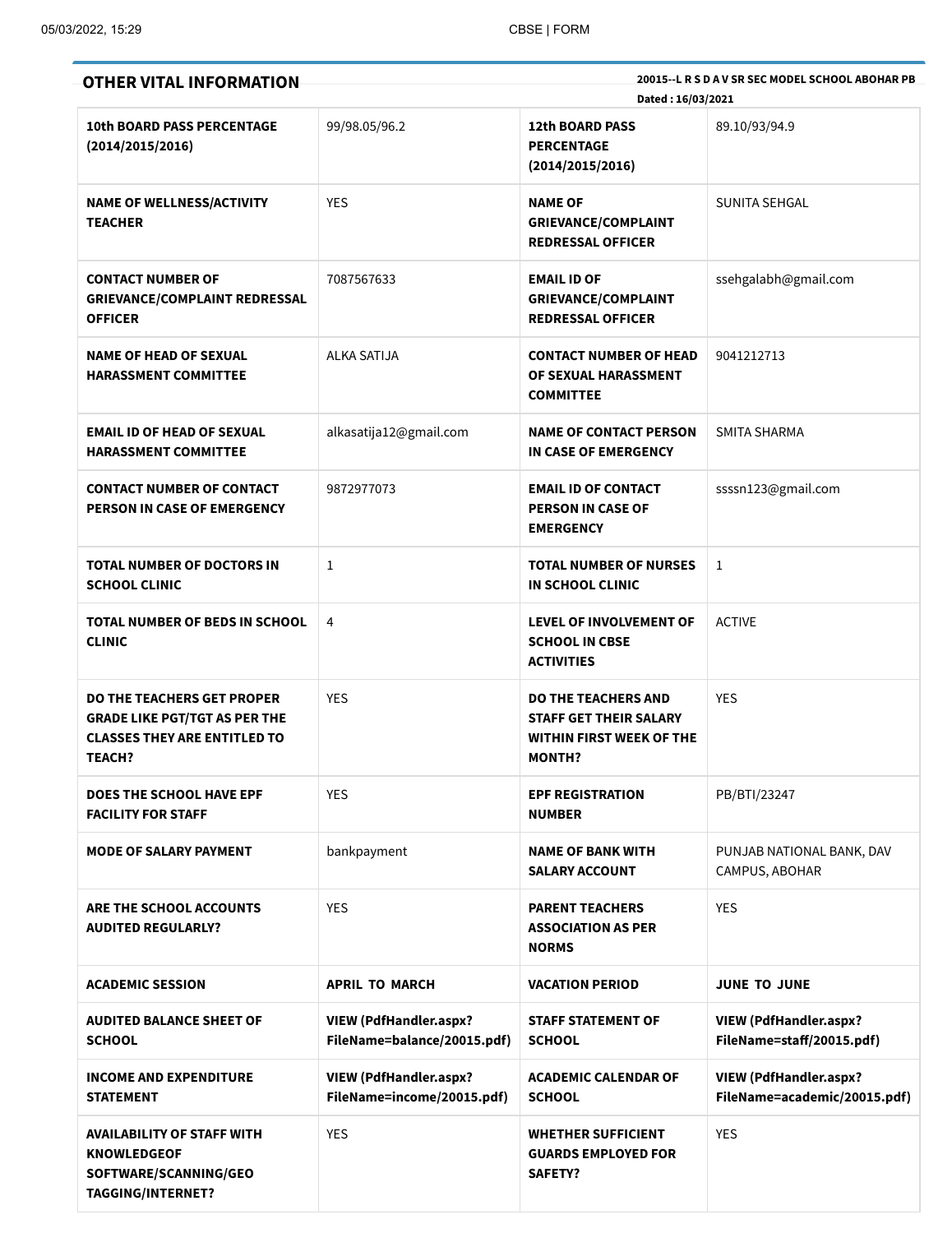## **BEST PRACTICES OF SCHOOL**

Regular training in CBSE & DAVCAE programmes , Students counseling programmes, activity-oriented approaches Project based learning, Value based education & focus on skill education.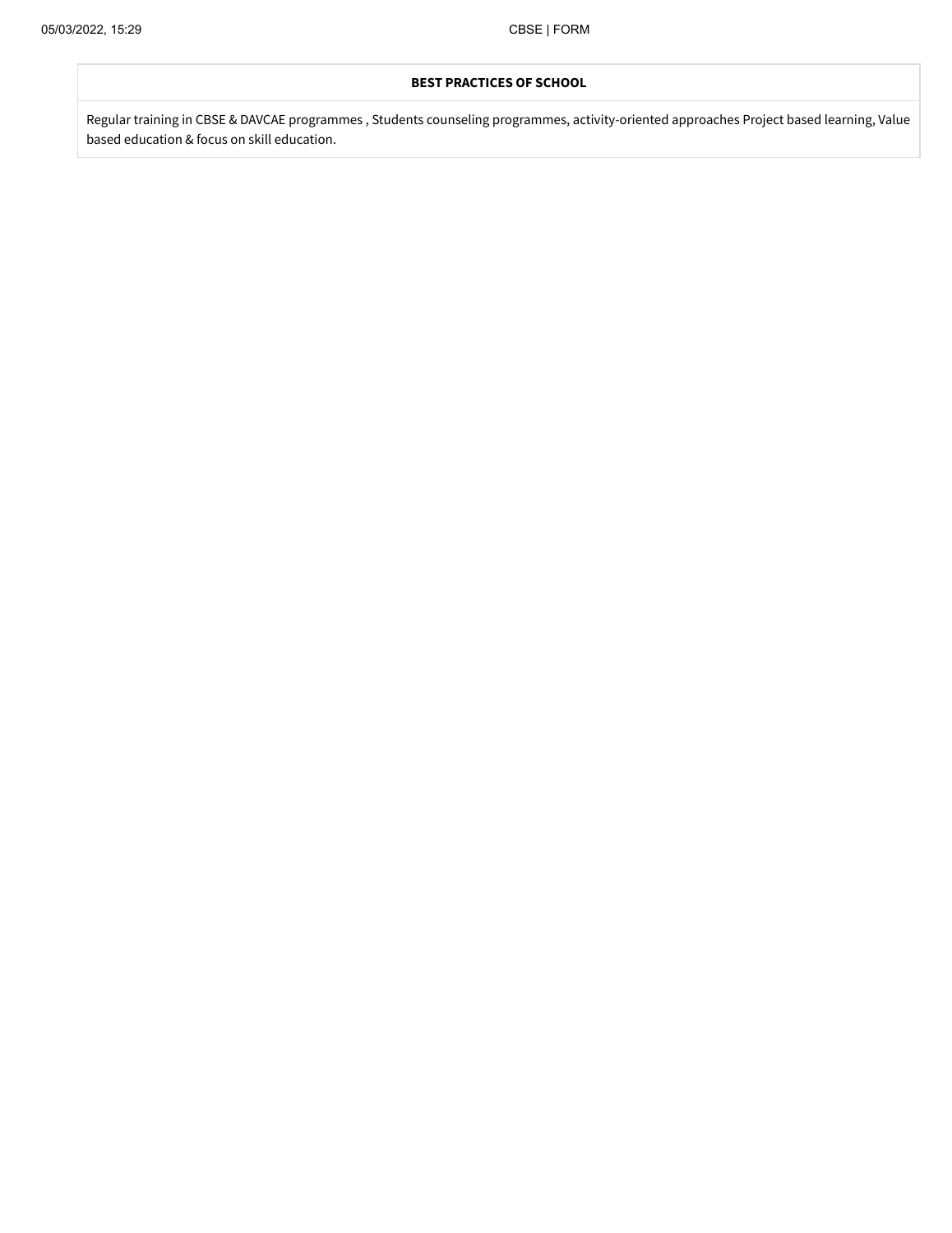# **OTHER INFORMATION**

| <b>MANDATORY ART EDUCATION FROM CLASS 1 TO 10 -TWO PERIOD A</b><br><b>DAY</b>                                                                                                                                                                         | <b>YFS</b> | WHETHER SELECTION OF TEXTBOOKS FOR ALL GRADES ARE<br>NORMS ((SECTION-2.4.7 (A) OF AFFILIATION BYE-LAWS)<br>(http://cbseaff.nic.in/cbse_aff/attachment/onlineservices/a<br>Bye-Laws.pdf))? |
|-------------------------------------------------------------------------------------------------------------------------------------------------------------------------------------------------------------------------------------------------------|------------|-------------------------------------------------------------------------------------------------------------------------------------------------------------------------------------------|
| WHETHER LIST OF PRESCRIBED BOOKS ARE PUBLISHED ON SCHOOL<br><b>WEBSITE WITH WRITTEN DECLARATION AS PER (SECTION-2.4.7 (B)</b><br>OF AFFILIATION BYE-LAWS)<br>(http://cbseaff.nic.in/cbse_aff/attachment/onlineservices/affiliation-<br>Bye-Laws.pdf)? | <b>YES</b> | WHETHER INFORMATION AS PER PARA (2.4.9 OF AFFILIATIO)<br>LAWS)<br>(http://cbseaff.nic.in/cbse_aff/attachment/onlineservices/a<br>Bye-Laws.pdf) PUBLISHED ON THE SCHOOL WEBSITE ?          |
| WHETHER ALL GUIDELINES RELATED TO POCSO ACT COMPLIED WITH<br>AS PER (SECTION-14.25 OF AFFILIATION BYE-LAWS)<br>(http://cbseaff.nic.in/cbse_aff/attachment/onlineservices/affiliation-<br>Bye-Laws.pdf)?                                               | <b>YES</b> | WHETHER ANNUAL REPORT CONTAINS INFORMATION AS PE<br>(SECTION-14.5 OF AFFILIATION BYE-LAWS)<br>(http://cbseaff.nic.in/cbse_aff/attachment/onlineservices/a<br>Bye-Laws.pdf)?               |
| WHETHER DISABLED STUDENTS FACILITATED AS PER (SECTION-14.15)<br><b>OF AFFILIATION BYE-LAWS)</b><br>(http://cbseaff.nic.in/cbse_aff/attachment/onlineservices/affiliation-<br>Bye-Laws.pdf)?                                                           | <b>YES</b> | WHETHER IN-SERVICE TRAINING ORGANISED AS PER (SECTI<br><b>AFFILIATION BYE-LAWS)</b><br>(http://cbseaff.nic.in/cbse_aff/attachment/onlineservices/a<br>Bye-Laws.pdf)?                      |
| WHETHER ANNUAL HEALTH CHECK-UP OF STUDENTS DONE AND<br><b>THEIR RECORDS MAINTAINED?</b>                                                                                                                                                               | <b>YES</b> | NUMBER OF TEACHERS IN SCHOOL WHO DOWNLOADED CBS<br><b>SHIKSHA VANI</b>                                                                                                                    |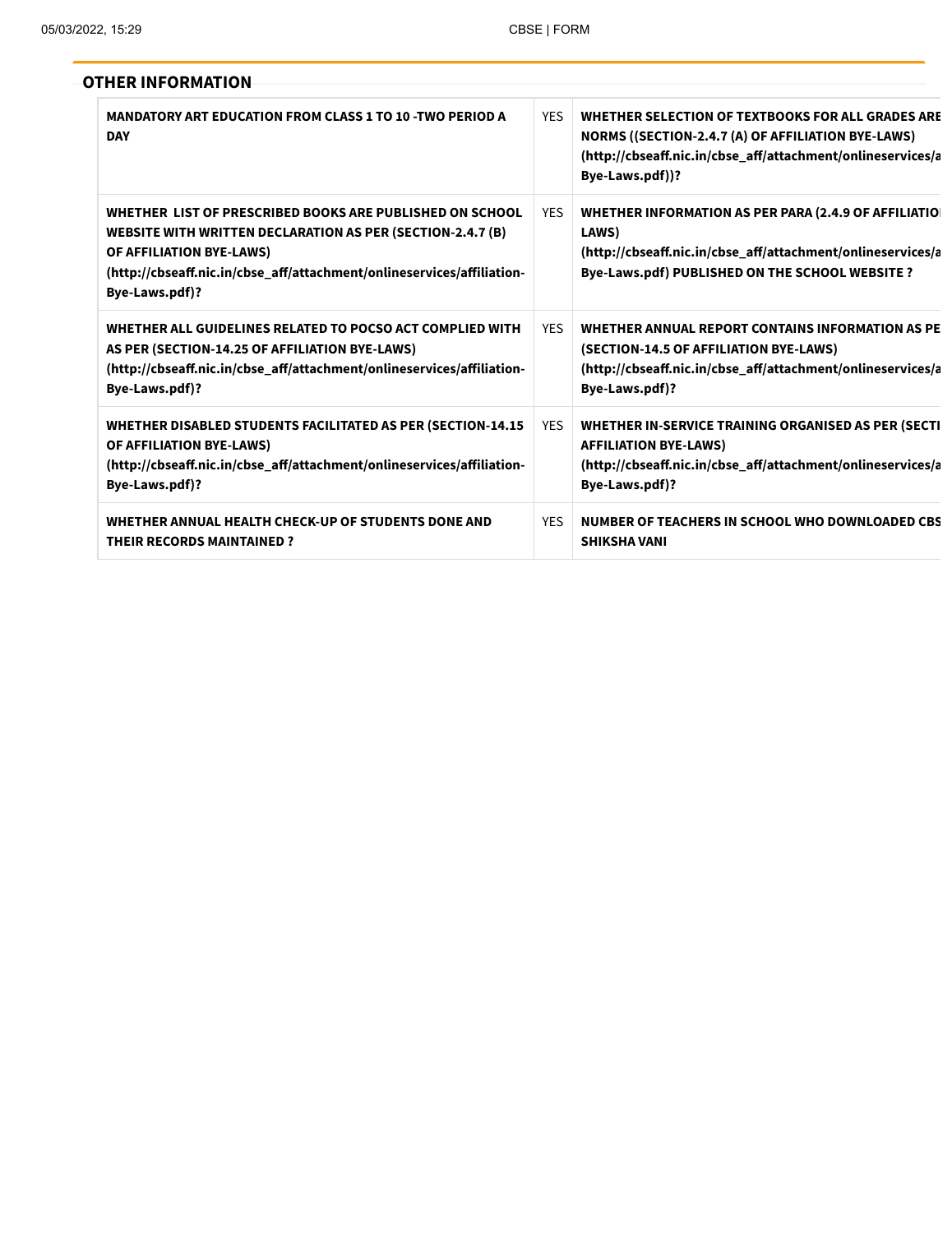| <b>PEDAGOGICAL PLAN</b>                                                                                             |                                       |                                                                                                              |            |
|---------------------------------------------------------------------------------------------------------------------|---------------------------------------|--------------------------------------------------------------------------------------------------------------|------------|
| ADOPTION OF EXPERIENTIAL LEARNING PEDAGOGY -IN<br><b>WHICH GRADES</b>                                               | I,II,III,IV,V,VI,VII,VIII,IX,X,XI,XII | <b>WHETHER ANNUAL</b><br><b>PEDAGOGICAL PLANS</b><br><b>PREPARED, SUBMITTED AND</b><br><b>IMPLEMENTATED?</b> | <b>YES</b> |
| NUMBER OF TEACHERS TRAINED ON THE ANNUAL THEME<br>OF CBSE - EXPERIMENTAL LEARNING AND INNOVATIVE<br><b>PEDAGOGY</b> | 65                                    |                                                                                                              |            |

# **FEE STRUCTURE OF SCHOOL**

**20015--L R S D A V SR SEC MODEL SCHOOL ABOHAR PB**

| <b>CLASS</b>                      | <b>ADMISSION</b><br>FEE.<br>(in Rupees) | <b>TUITION</b><br>FEE.<br>(in<br>Rupees) | YEARLY DEVELOPMENT<br><b>CHARGES</b><br>(in Rupees) | ANNUAL/MONTHLY OTHER CHARGES FOR OTHER<br><b>FACILITIES</b><br>(in Rupees) |
|-----------------------------------|-----------------------------------------|------------------------------------------|-----------------------------------------------------|----------------------------------------------------------------------------|
| <b>PRIMARY</b>                    | 1800                                    | 1510                                     | 3260                                                | 5100                                                                       |
| <b>MIDDLE</b>                     | 1800                                    | 1635                                     | 3260                                                | 5100                                                                       |
| <b>SECONDARY</b>                  | 1800                                    | 1800                                     | 3260                                                | 5100                                                                       |
| <b>SENIOR</b><br><b>SECONDARY</b> | 1800                                    | 2140                                     | 3260                                                | 5100                                                                       |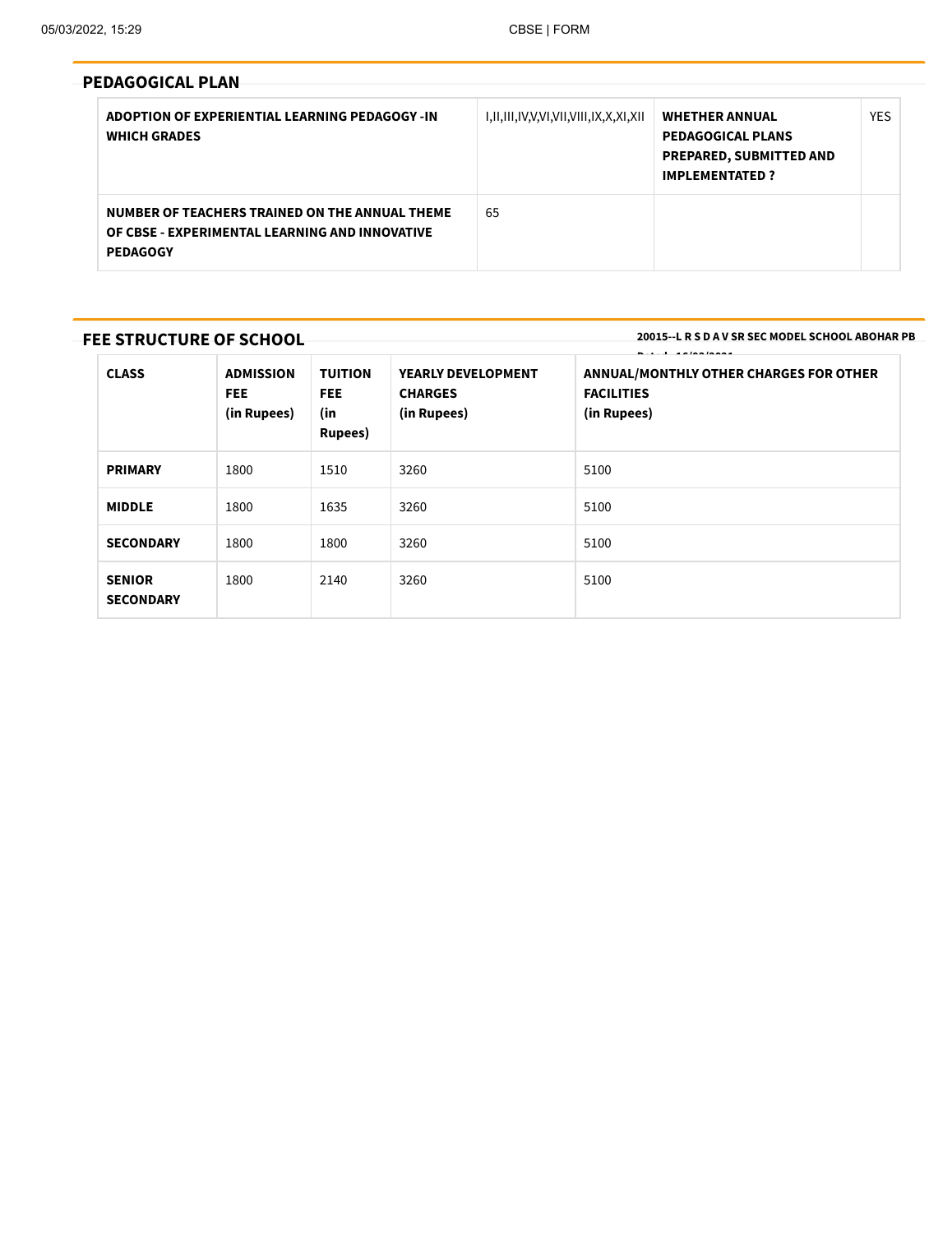# **GEO-TAGGED PHOTO**



# **PLAYGROUND PHOTO**



## **LIBRARY PHOTO**



## **SCIENCE LAB PHOTO**

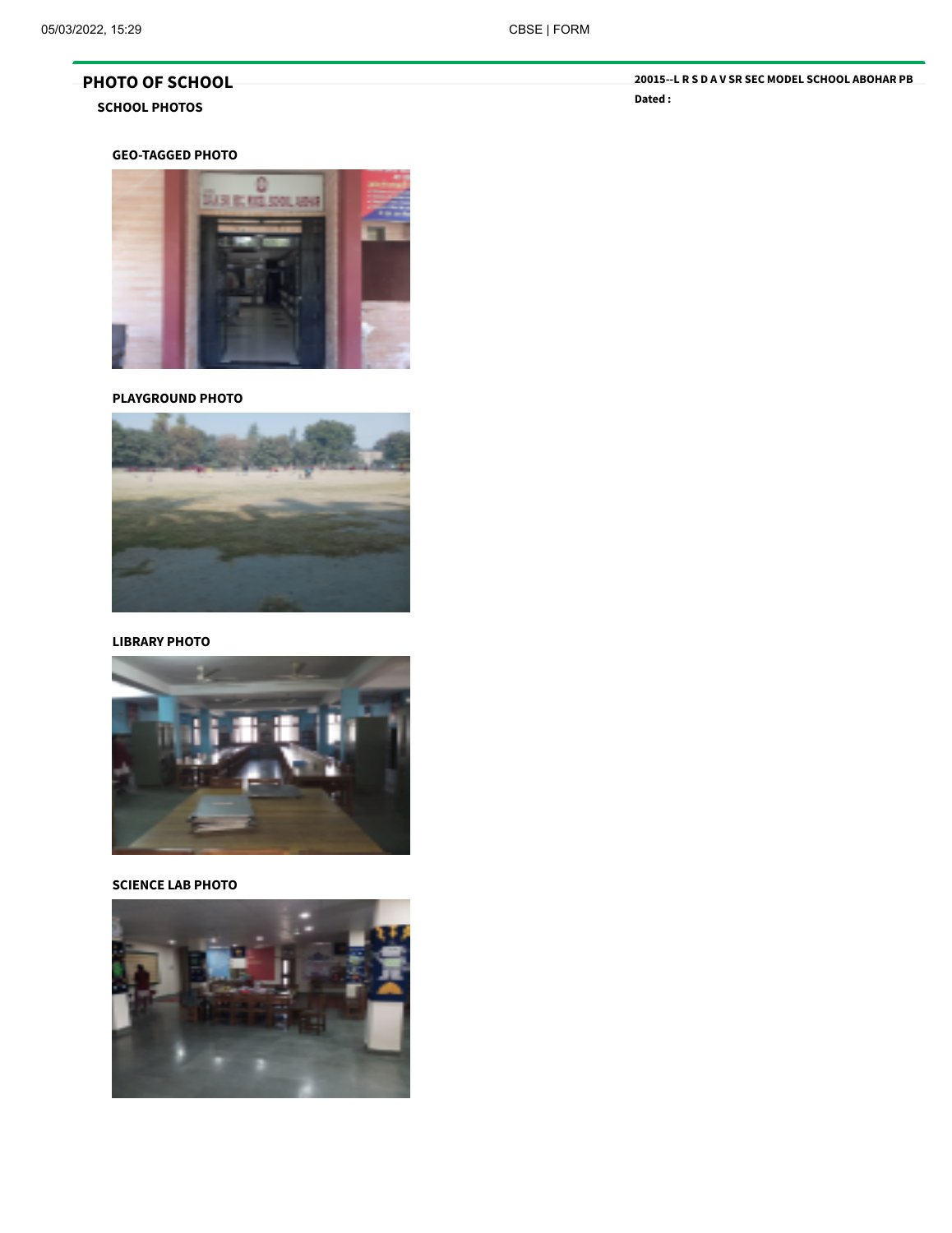## **PHYSICS LAB PHOTO**



#### **CHEMISTRY LAB PHOTO**



#### **BIOLOGY LAB PHOTO**



## **TOILET PHOTO**

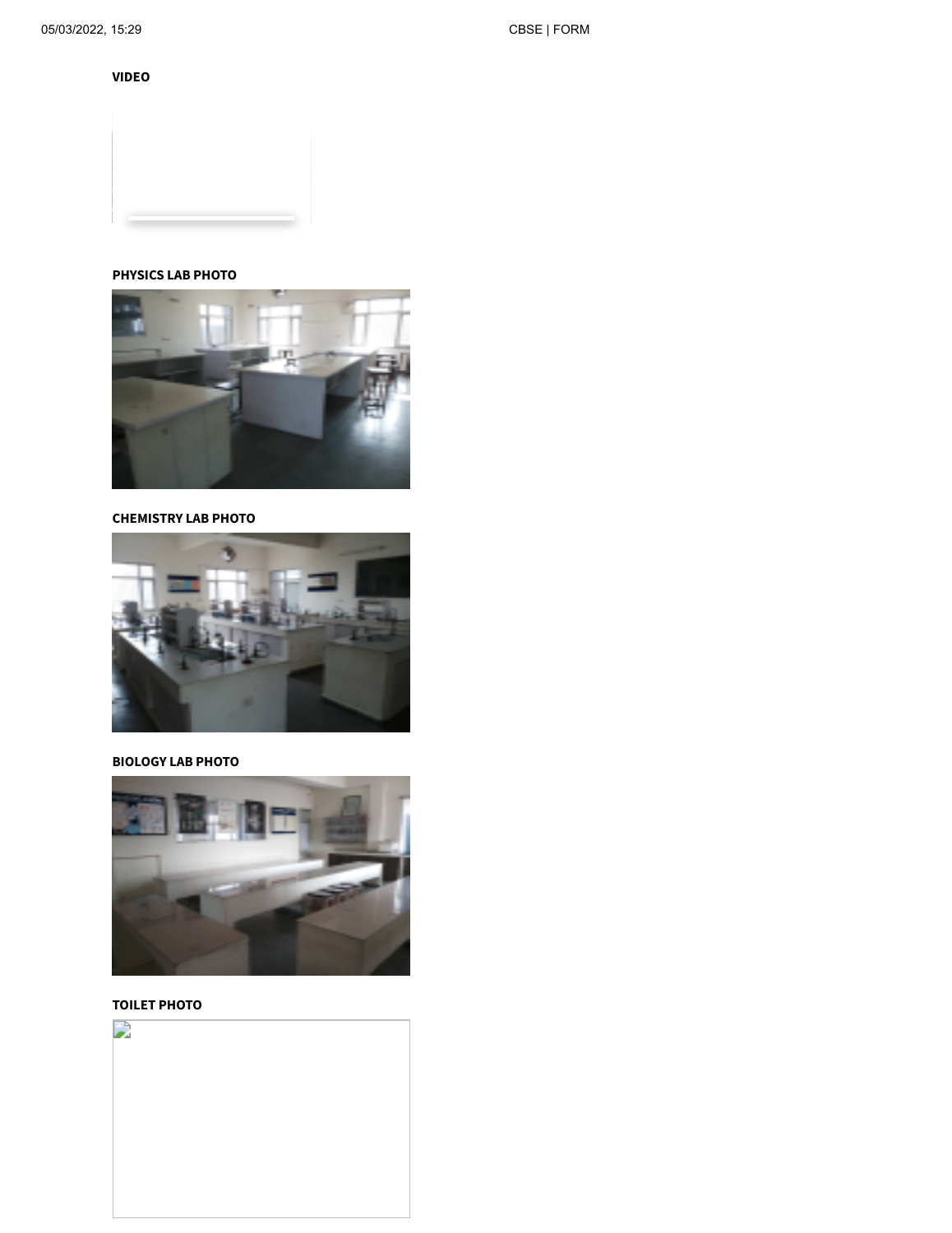| ADDITIONAL INFORMATION                                            | 20015 -- L R S D A V SR SEC MODEL SCHOOL ABOHAR PB |
|-------------------------------------------------------------------|----------------------------------------------------|
| <b>U-DISE CODE</b>                                                | Dated: 23/02/2022<br>03210107405                   |
| <b>SCHOOL LOCATED IN RURAL OR URBAN AREA</b>                      | <b>URBAN</b>                                       |
| <b>HABITATION NAME/MOHALLA</b>                                    | ABOHAR                                             |
| VILLAGE NAME (FOR RURAL)/WARD NUMBER (FOR URBAN)                  | D.A.V.CAMPUS                                       |
| <b>VILLAGE PANCHAYAT NAME (FOR RURAL)</b>                         |                                                    |
| <b>PIN CODE</b>                                                   | 152116                                             |
| <b>CLUSTER RESOURCE CENTER NAME</b>                               | ABOHAR                                             |
| <b>CD BLOCK MANDAL/TALUKA NAME</b>                                | <b>FAZILKA</b>                                     |
| EDUCATIONAL ZONE/MANDAL/TALUKA NAME                               | <b>ABOHAR</b>                                      |
| <b>ASSEMBLY CONSTITUENCY</b>                                      | <b>ABOHAR</b>                                      |
| <b>MUNICIPALITY</b>                                               | ABOHAR                                             |
| IS THIS SCHOOL APPROACHABLE BY ALL WEATHER ROAD                   | <b>YES</b>                                         |
| IS THIS A SPECIAL SCHOOL FOR CWSN                                 | <b>NO</b>                                          |
| IS THIS A SHIFT SCHOOL                                            | <b>NO</b>                                          |
| IS THIS A RESIDENTIAL SCHOOL                                      | <b>NO</b>                                          |
| <b>TYPE OF RESIDENTIAL SCHOOL</b>                                 | <b>PRIVATE</b>                                     |
| <b>IS THIS A RELIGIOUS MINORITY SCHOOL</b>                        | <b>NO</b>                                          |
| <b>TYPE OF RELIGIOUS MINORITY SCHOOL</b>                          |                                                    |
| NUMBER OF ACADEMIC INSPECTIONS DURING LAST ACADEMIC YEAR          | 03                                                 |
| NUMBER OF VISITS BY CRC COORDINATOR DURING LAST ACADEMIC YEAR     | 03                                                 |
| NUMBER OF VISITS BY BLOCK LEVEL OFFICER DURING LAST ACADEMIC YEAR | 02                                                 |
|                                                                   |                                                    |

# **SCHOOL PARTICULARS FOR ELEMENTARY SCHOOLS ONLY**

**Dated : 23/02/2022 NUMBER OF INSTRUCTIONAL DAYS DURING LAST ACADEMIC YEAR**

**SCHOOL HOURS FOR CHILDREN PER DAY (CURRENT YEAR)**

**SCHOOL HOURS FOR TEACHERS PER DAY (CURRENT YEAR)**

**ARE PUPIL CUMULATIVE RECORDS BEING MAINTAINED?**

**ARE PUPIL CUMULATIVE RECORDS SHARED WITH PARENTS?**

**20015--L R S D A V SR SEC MODEL SCHOOL ABOHAR PB**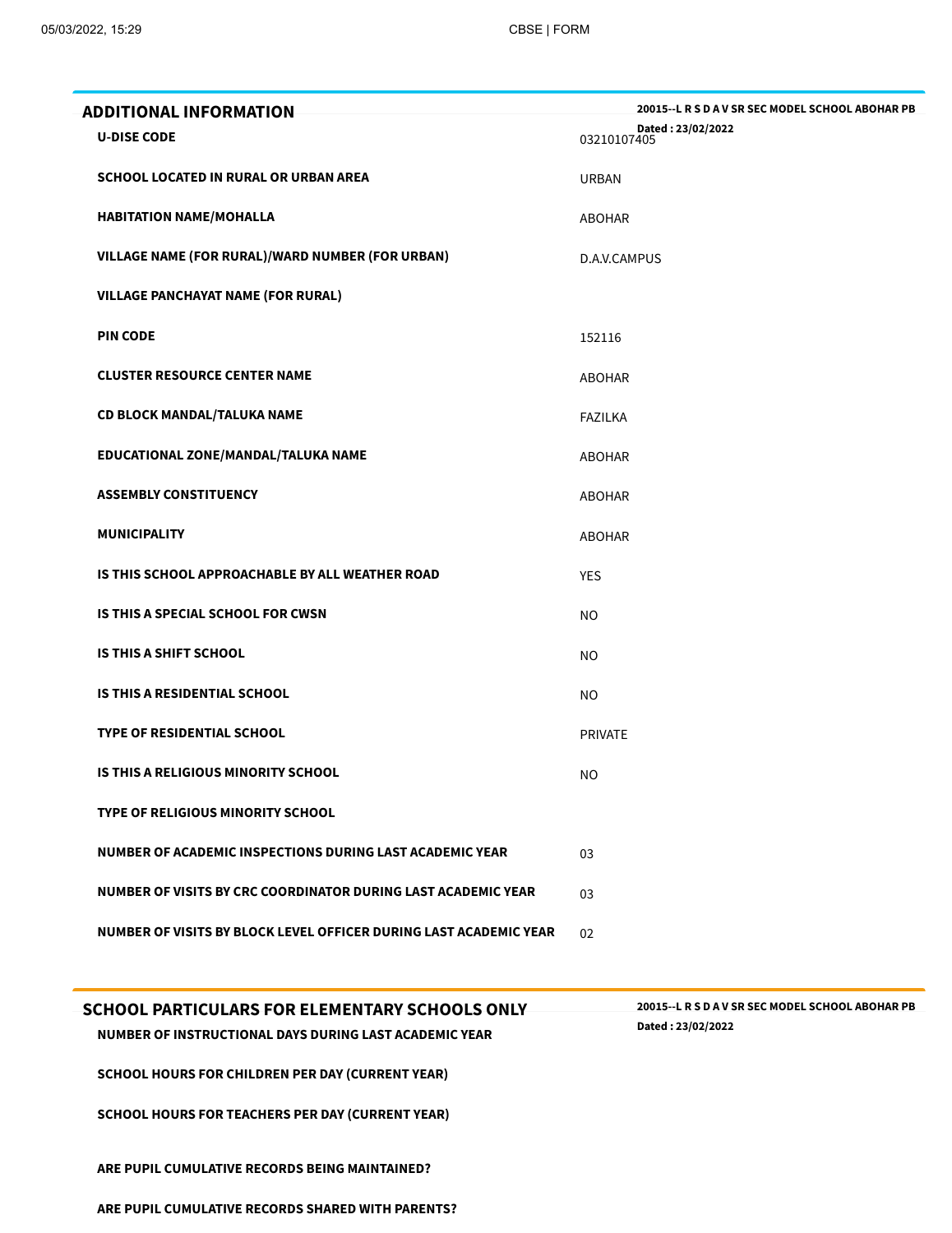**NUMBER OF STUDENTS PROVIDED IN SPECIAL TRAINING (CURRENT YEAR) NUMBER OF STUDENTS ENROLLED IN SPECIAL TRAINING (PREVIOUS YEAR) NUMBER OF STUDENTS COMPLETED SPECIAL TRAINING (PREVIOUS YEAR) HAS SCHOOL MANAGEMENT COMMITTEE (SMC) BEEN CONSTITUTED? LANGUAGES TAUGHT AT PRIMARY STAGE: MENTION THE NAME OF LANGUAGE OPTIONAL IS ANGANWADI CENTRE IN OR ADJACENT TO SCHOOL? OPTIONAL NUMBER OF MEETINGS HELD BY SMC DURING LAST ACADEMIC YEAR WHETHER SMC PREPARE THE SCHOOL DEVELOPMENT PLAN WHETHER SEPARATE BANK ACCOUNT FOR SMC IF YES, PROVIDE THESE DETAILS BANK NAME ACCOUNT HOLDER'S NAME BANK ACCOUNT NUMBER IFSC CODE**

**WHEN WAS THE TEXTBOOK RECEIVED FOR CURRENT YEAR?**

**WHETHER COMPLETE SET OF FREE TEXT BOOKS FOR TEACHERS LEARNING EQUIPMENT (TLE) RECEIVED?**

**WHETHER TLE RECEIVED FOR EACH GRADE?**

**WHETHER PLAY MATERIAL GAMES AND SPORTS MATERIAL AVAILABLE FOR EACH GRADE?**

**ARE THE MAJORITY OF PUPILS TAUGHT THROUGH THEIR MOTHER TONGUE AT PRIMARY STAGE? OPTIONAL**NO

| SCHOOL PARTICULARS FOR SECONDARY AND HIGHER SECONDARY SCHOOLS OR EXECT MODEL SCHOOL ABOHAR PB<br>NUMBER OF INSTRUCTIONAL DAYS DURING LAST ACADEMIC YEAR | Dated: 23/02/2022<br>220                                    |
|---------------------------------------------------------------------------------------------------------------------------------------------------------|-------------------------------------------------------------|
| <b>SCHOOL HOURS FOR CHILDREN PER DAY (CURRENT YEAR)</b>                                                                                                 | 6                                                           |
| <b>SCHOOL HOURS FOR TEACHERS PER DAY (CURRENT YEAR)</b>                                                                                                 | 7                                                           |
| ARE SCHOOL MANAGEMENT COMMITTEE (SMC) AND SCHOOL MANAGEMENT DEVELOPMENT<br><b>COMMITTE (SMDC) SAME?</b>                                                 | <b>YES</b>                                                  |
| IF NO, UPLOAD DETAILS OF SMDC                                                                                                                           | <b>VIEW (PdfHandler.aspx?</b><br>FileName=smdc/1630016.pdf) |
| <b>PHYSICAL FACILITIES AND EQUIPMENTS</b>                                                                                                               | 20015 - L R S D A V SR SEC MODEL SCHOOL ABOHAR PB           |
| <b>NUMBER OF CLASSROOMS BY CONDITION</b><br>------                                                                                                      | Dated: 18/09/2020                                           |

| <b>PUCCA</b> | <b>PARTIALLY PUCCA</b> | <b>KUCHCHA</b> | <b>TENT</b> |
|--------------|------------------------|----------------|-------------|
| 55           |                        |                |             |
|              |                        |                |             |
|              |                        |                |             |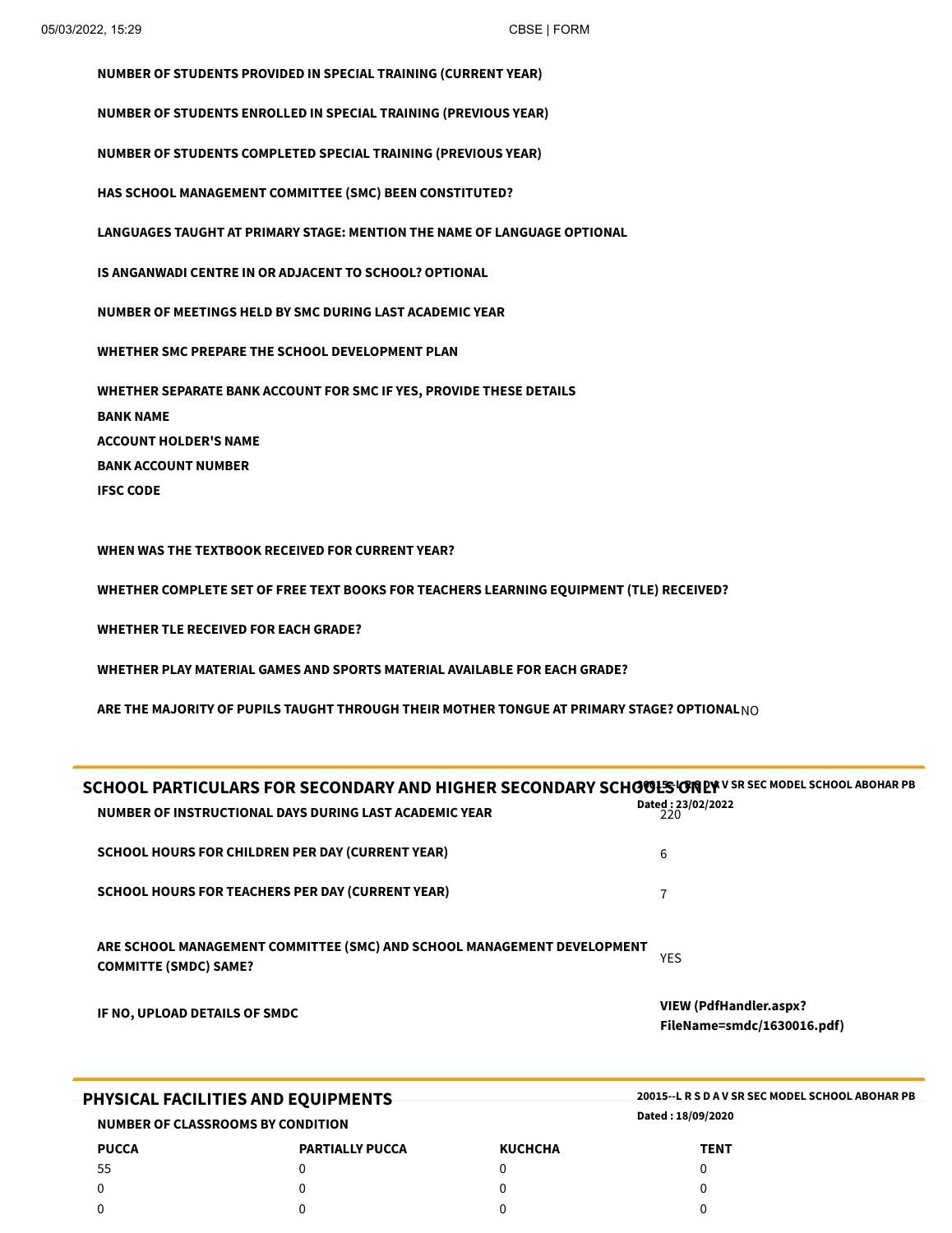| IS LAND AVAILABLE FOR EXPANSION OF SCHOOL ACTIVITIES?                 |                |            |  |  |
|-----------------------------------------------------------------------|----------------|------------|--|--|
| IS SEPARATE ROOM AVAILABLE FOR PRINCIPAL/HEAD TEACHER?                |                |            |  |  |
| IS SEPARATE ROOM AVAILABLE FOR VICE PRINCIPAL/ASSISTANT HEAD TEACHER? |                | <b>YES</b> |  |  |
| IS SEPARATE ROOM AVAILABLE FOR CRAFTS/CO CURRICULAR ACTIVITIES?       |                | <b>YFS</b> |  |  |
| IS STAFF QUARTERS AVAILABLE?                                          |                | NO.        |  |  |
| IS HAND WASHING FACILITY AVAILABLE NEAR TOILET/URINALS ?              |                | <b>YES</b> |  |  |
| <b>IS ELECTRICITY CONNECTION AVAILABLE?</b>                           |                | <b>YES</b> |  |  |
| IS AUDIO/VISUAL/PUBLIC ADDRESS SYSTEM AVAILABLE?                      | <b>YES</b>     |            |  |  |
| <b>IS LCD PROJECTOR AVAILABLE?</b>                                    | <b>YES</b>     |            |  |  |
| <b>NUMBER OF AVAILABLE PRINTERS</b>                                   | 10             |            |  |  |
| <b>SPEED OF AVAILABLE PRINTERS</b>                                    | 20-40 PPM      |            |  |  |
| <b>NUMBER OF PHOTOCOPIERS AVAILABLE</b>                               | $\overline{2}$ |            |  |  |
| <b>IS LEASE LINE AVAILABLE?</b>                                       | <b>YES</b>     |            |  |  |
| <b>SPEED OF LEASE LINE (IF AVAILABLE)</b>                             | 8              |            |  |  |
| <b>IS SCANNER AVAILABLE?</b>                                          | <b>YES</b>     |            |  |  |
| IS RAIN WATER HARVESTING IMPLEMENTED?                                 | <b>NO</b>      |            |  |  |

| <b>ENROLLMENT INFORMATION</b> | 20015 - L R S D A V SR SEC MODEL SCHOOL ABOHAR PB |
|-------------------------------|---------------------------------------------------|
| <b>CATEGORY WISE STUDENTS</b> | Dated: 18/09/2020                                 |

| <b>CLASS</b>            | <b>GENERAL</b> | <b>SC</b> | <b>ST</b>   | <b>OBC</b> |
|-------------------------|----------------|-----------|-------------|------------|
| <b>PRIMARY</b>          | 669            | 30        | $\mathbf 0$ | 134        |
| <b>MIDDLE</b>           | 384            | 20        | $\mathbf 0$ | 82         |
| <b>SECONDARY</b>        | 236            | 19        | 1           | 43         |
| <b>SENIOR SECONDARY</b> | 352            | 15        | $\mathbf 0$ | 52         |

## **MINORITY GROUP WISE STUDENTS**

| <b>MINORITY GROUP WISE STUDENTS</b> |               |                  |             |             |               |  |  |
|-------------------------------------|---------------|------------------|-------------|-------------|---------------|--|--|
| <b>CLASS</b>                        | <b>MUSLIM</b> | <b>CHRISTIAN</b> | <b>SIKH</b> | <b>JAIN</b> | <b>OTHERS</b> |  |  |
| <b>PRIMARY</b>                      | 4             | 0                | 131         | 3           | 0             |  |  |
| <b>MIDDLE</b>                       | 2             | 0                | 84          | щ           | 2             |  |  |
| <b>SECONDARY</b>                    | 0             | 0                | 50          | 0           | 0             |  |  |
| <b>SENIOR SECONDARY</b>             | 2             | 15               | 115         | 0           | 0             |  |  |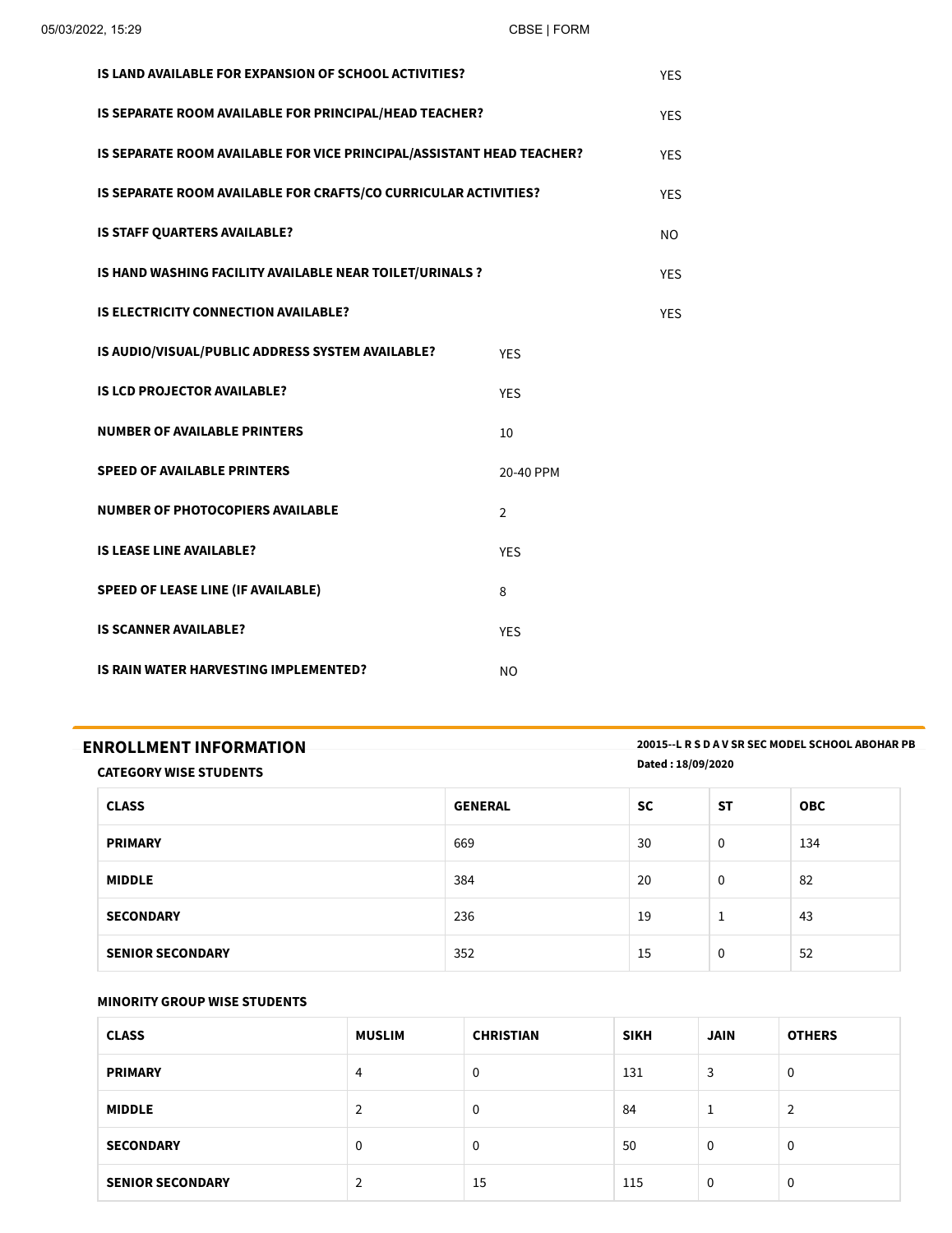| <b>CLASS</b>   | <b>VISUAL</b><br><b>IMPAIRMENT</b> | <b>SPEECH</b><br><b>IMPAIRMENT</b> | <b>LOCOMOTIVE</b><br><b>IMPAIRMENT</b> | <b>HEARING</b><br><b>IMPAIRMENT</b> | <b>CEREBRAL</b><br><b>PALSY</b> | <b>LEARNING</b><br><b>DISABILITY</b> | <b>AUTISM</b>  | <b>MULTIPLE</b><br><b>DISABILITIES</b> |
|----------------|------------------------------------|------------------------------------|----------------------------------------|-------------------------------------|---------------------------------|--------------------------------------|----------------|----------------------------------------|
| $\mathbf{1}$   | $\pmb{0}$                          | $\pmb{0}$                          | $\mathsf{O}\xspace$                    | $\mathbf 0$                         | $\mathbf 0$                     | $\pmb{0}$                            | $\overline{0}$ | $\mathbf 0$                            |
| $\overline{2}$ | $\mathsf 0$                        | $\mathbf 0$                        | $\mathsf{O}\xspace$                    | $\mathbf 0$                         | $\mathbf 0$                     | $\mathbf 0$                          | $\mathbf 0$    | $\mathbf 0$                            |
| $\mathbf{3}$   | $\mathsf 0$                        | $\mathsf 0$                        | $\pmb{0}$                              | $\mathbf 0$                         | $\pmb{0}$                       | $\pmb{0}$                            | $\mathbf 0$    | $\mathbf 0$                            |
| $\overline{4}$ | $\mathsf 0$                        | $\pmb{0}$                          | $\pmb{0}$                              | $\pmb{0}$                           | $\mathbf 0$                     | $\pmb{0}$                            | $\pmb{0}$      | $\pmb{0}$                              |
| 5              | $\pmb{0}$                          | $\pmb{0}$                          | $\mathsf{O}\xspace$                    | $\mathbf 0$                         | $\mathbf 0$                     | $\mathbf 0$                          | $\mathbf 0$    | $\mathbf 0$                            |
| $\,6\,$        | $\pmb{0}$                          | $\pmb{0}$                          | $\pmb{0}$                              | $\mathbf 0$                         | $\pmb{0}$                       | $\pmb{0}$                            | $\mathbf 0$    | $\mathbf 0$                            |
| $\overline{7}$ | $\mathbf 0$                        | $\mathbf 0$                        | $\mathsf{O}\xspace$                    | $\mathbf 0$                         | $\mathbf 0$                     | $\mathbf 0$                          | $\mathbf 0$    | $\mathbf 0$                            |
| 8              | $\mathsf 0$                        | $\pmb{0}$                          | $\mathsf{O}\xspace$                    | $\pmb{0}$                           | $\mathbf 0$                     | $\pmb{0}$                            | $\pmb{0}$      | $\pmb{0}$                              |
| 9              | $\pmb{0}$                          | $\pmb{0}$                          | $\mathbf 0$                            | $\mathbf 0$                         | 0                               | $\mathbf 0$                          | $\mathbf 0$    | $\mathbf 0$                            |
| $10\,$         | $\pmb{0}$                          | $\pmb{0}$                          | $\mathsf{O}\xspace$                    | $\pmb{0}$                           | $\mathbf 0$                     | $\pmb{0}$                            | $\mathbf 0$    | $\pmb{0}$                              |
| 11             | $\pmb{0}$                          | $\mathbf 0$                        | $\mathbf 0$                            | $\mathbf{0}$                        | 0                               | $\mathbf 0$                          | $\mathbf{0}$   | $\mathbf 0$                            |
| 12             | $\pmb{0}$                          | $\pmb{0}$                          | $\pmb{0}$                              | $\pmb{0}$                           | $\pmb{0}$                       | $\pmb{0}$                            | $\mathbf 0$    | $\pmb{0}$                              |

## **CHILDREN WITH SPECIAL NEEDS**

| -MID DAY MEAL INFORMATION (Only for Government and Aided Schools) |               | 20015 - L R S D A V SR SEC MODEL SCHOOL ABOHAR PB                   |               |  |
|-------------------------------------------------------------------|---------------|---------------------------------------------------------------------|---------------|--|
| <b>STATUS OF KITCHEN SHED</b> (If meal prepared in school)        | NOT AVAILABLE | Dated: 23/02/2022<br>SOURCE OF MDM (If meal not prepared in school) | <b>OTHERS</b> |  |

| <b>SPORTS INFORMATION</b>                 |                                                                   | 20015 -- L R S D A V SR SEC MODEL SCHOOL ABOHAR PB                                |
|-------------------------------------------|-------------------------------------------------------------------|-----------------------------------------------------------------------------------|
| AEROBICS ATHLETICS BASKETBALL             | <b>CHESS</b><br><b>JUDO</b><br><b>FOOTBALL</b><br><b>HANDBALL</b> | Dated: 23/02/2022<br><b>SWIMMING</b><br>КНО КНО<br><b>TABLE TENNIS VOLLEYBALL</b> |
| <b>BOXING</b><br><b>ARCHERY BADMINTON</b> | <b>HOCKEY</b><br>CRICKET GYMNASTICS                               | <b>TENNIS</b><br><b>YOGA</b><br><b>KABADDI SHOOTING TAEKWONDO</b>                 |

**DOES THE SCHOOL HAVE A MANDATORY SPORTS/GAMES PERIOD FROM CLASS 1 TO 12 EVERY DAY ? YES**

| <b>FACILITY INFORMATION</b><br><b>FACILITY PROVIDED TO PRIMARY STUDENTS</b> |                |           |              | 20015 - L R S D A V SR SEC MODEL SCHOOL ABOHAR PB<br>Dated: 23/02/2022 |                        |  |
|-----------------------------------------------------------------------------|----------------|-----------|--------------|------------------------------------------------------------------------|------------------------|--|
| <b>FACILITY</b>                                                             | <b>GENERAL</b> | <b>SC</b> | <b>ST</b>    | <b>OBC</b>                                                             | <b>MUSLIM MINORITY</b> |  |
| <b>FREE TEXT BOOKS</b>                                                      | $\Omega$       | $\Omega$  | $\mathbf{0}$ | 0                                                                      | $\Omega$               |  |
| <b>FREE UNIFORMS</b>                                                        | 0              | $\Omega$  | 0            | 0                                                                      | $\Omega$               |  |
| STATE DEFINED INCENTIVES                                                    | $\Omega$       | $\Omega$  | 0            | 0                                                                      | $\mathbf{0}$           |  |